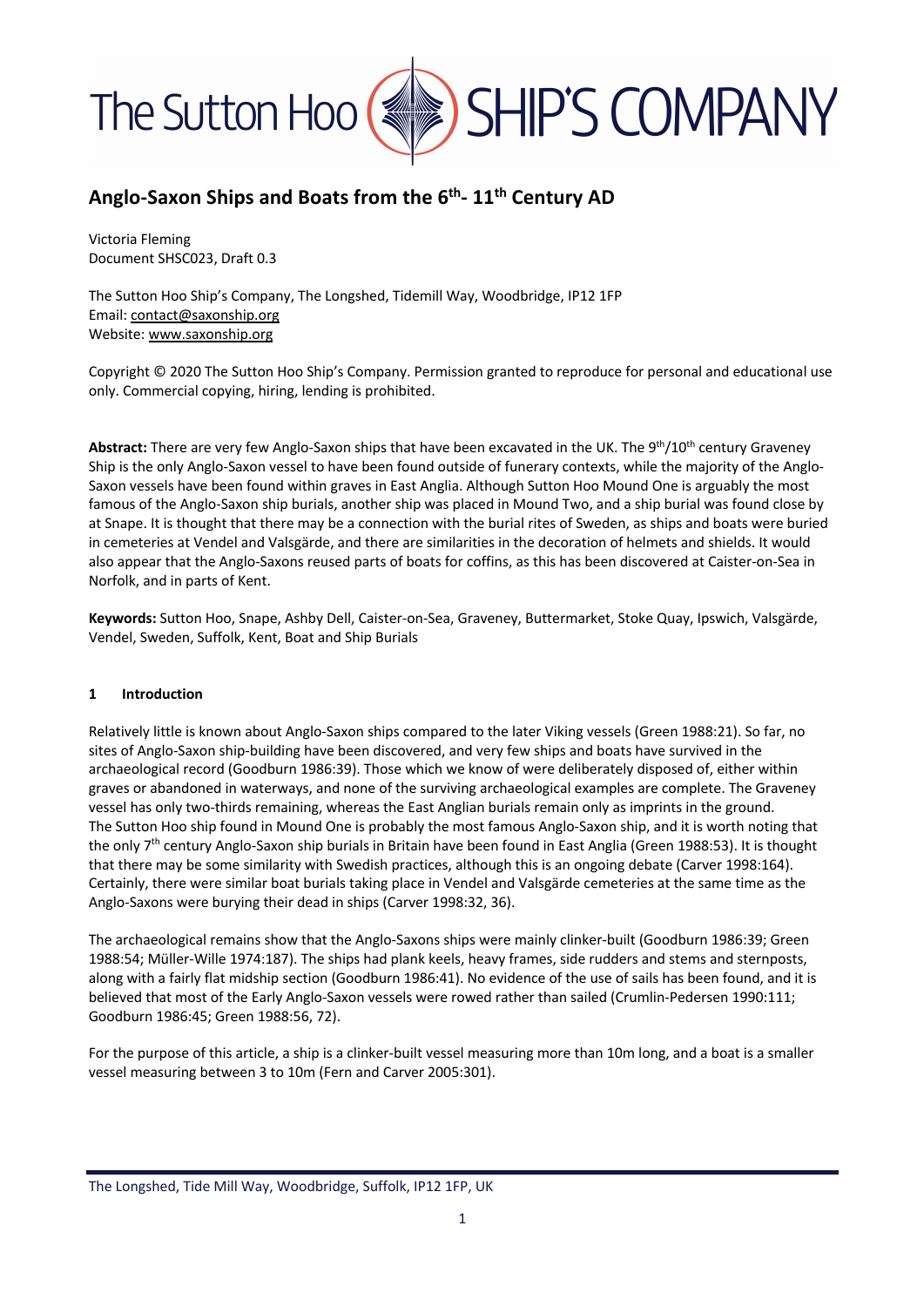#### **2 Boat and Ship Burials of the Early Anglo-Saxon Period (5th-7th centuries AD)**

Though ship and boat burials are often found in Viking contexts, the Anglo-Saxons also buried individuals in ships, and most archaeological evidence for Anglo-Saxon ships comes from such graves (Bonde and Stylegar 2016:28; Bruce-Mitford 1952:20; Malfatti 2017:2). Burial with a ship was a rare occurrence, and only a handful of Anglo-Saxon ship burials have been found, all located within a relatively small area of East Anglia (Carver 2017:182; 2019:398; Crumlin-Pedersen 1990:98; Pollington 2017:58). The ships found at Catfield, Norfolk, and Walthamstow, Essex, during the mid-19<sup>th</sup> century may have been Anglo-Saxon, but there are no surviving records of these vessels, and so these are not covered here (Cameron 1982:323).

The Anglo-Saxon ship burials in England so far discovered have all been under large earthen mounds known as barrows, dated to the late 6<sup>th</sup> and early 7<sup>th</sup> century, and were inhumations (Bonde and Stylegar 2016:29; Brookes 2007:2; Malfatti 2017:9; Pollington 2017:10). It is evident that the ship burials were statement graves, for these not only stood out in the landscape and contained rich artefacts, but they also required large amounts of labour to drag the boat to its final location and to create the barrow (Bruce-Mitford 1952:20). Some argue that the use of ship graves was in response to the religious, social, ideological and political changes which were occurring across Anglo-Saxon England in the  $7<sup>th</sup>$  century. Kingship and Christianity both emerged at the time that monumental burials appear in the archaeological record (Bill 2020:331, 376; Bonde and Stylegar 2016:19; Carver 2005:56; 2019:401; Cunliffe 2012:450; Pollington 2017:41). Indeed, it is believed that the use of ship burial in Anglo-Saxon England may have been reserved exclusively for royalty, with a prime example being the Mound One ship burial at Sutton Hoo, for this is the richest Anglo-Saxon burial found so far and is widely believed to be the final resting place of King Rædwald (Bruce-Mitford 1975:144; Carver 1998:121; 2019: 339-340; Firth and Sebo 2020:333).

No-one knows exactly why vessels were buried, though it is thought that the ships may have served both practical and spiritual purposes (Shenk 2002:23). For example, the ship may have been part of the deceased individual's property, or may have sailed them into the afterlife, or may have been a statement by the family of the dead person (Shenk 2002:23). Equally, ship burial may have provided a means of disposing old vessels, and this may explain the use of boat and ship parts in later Anglo-Saxon graves such as those found in Kent and at Caister-On-Sea, Norfolk (Bill 2020:306 339; Fern and Carver 2005:304; Pollington 2017:59)

It is possible that the Anglo-Saxons were influenced by contemporary Scandinavian practices, for ship burials dating to the same period as the Sutton Hoo ship burials have been found in parts of Sweden (Bill 2020:374; Bonde and Stylegar 2016:19; Brookes 2007:2: Brown *et al* 2020:430; Carver 1990:117; 1998:134; Fern and Carver 2005:303; Pollington 2017:58; Williams *et al* 2010:4). However, ship burial in Scandinavia was more widespread, varied, and long-lived, as it continued to be used throughout the Viking period ((Brookes 2007:1-2; Brown *et al* 2020:430; Bruce-Mitford 1974:132). Scandinavian ship burial also varied, for there are examples of boat cremation, and the use of upright stones to create the outline of a boat or ship rather than using a vessel itself. All the English examples are wooden vessels containing or covering inhumation burials (Bill 2020:305; Brookes 2007:2; Pollington 2017:57).

The relationship between the Anglo-Saxon ship burials and the contemporary Swedish boat and ship graves will be explored further in Section 6.

#### **2.1. Anglo-Saxon Funerary Practices of the 5th-7th Centuries AD**

The Anglo-Saxons buried their dead in a variety of ways during the  $5<sup>th</sup> - 7<sup>th</sup>$  centuries AD. Both cremation and inhumation graves were popular for people of all ages and status, although there were regional variations in funerary rites, usually visible by the type of grave goods buried with the deceased (Arnold 1997: xix, 24, 159).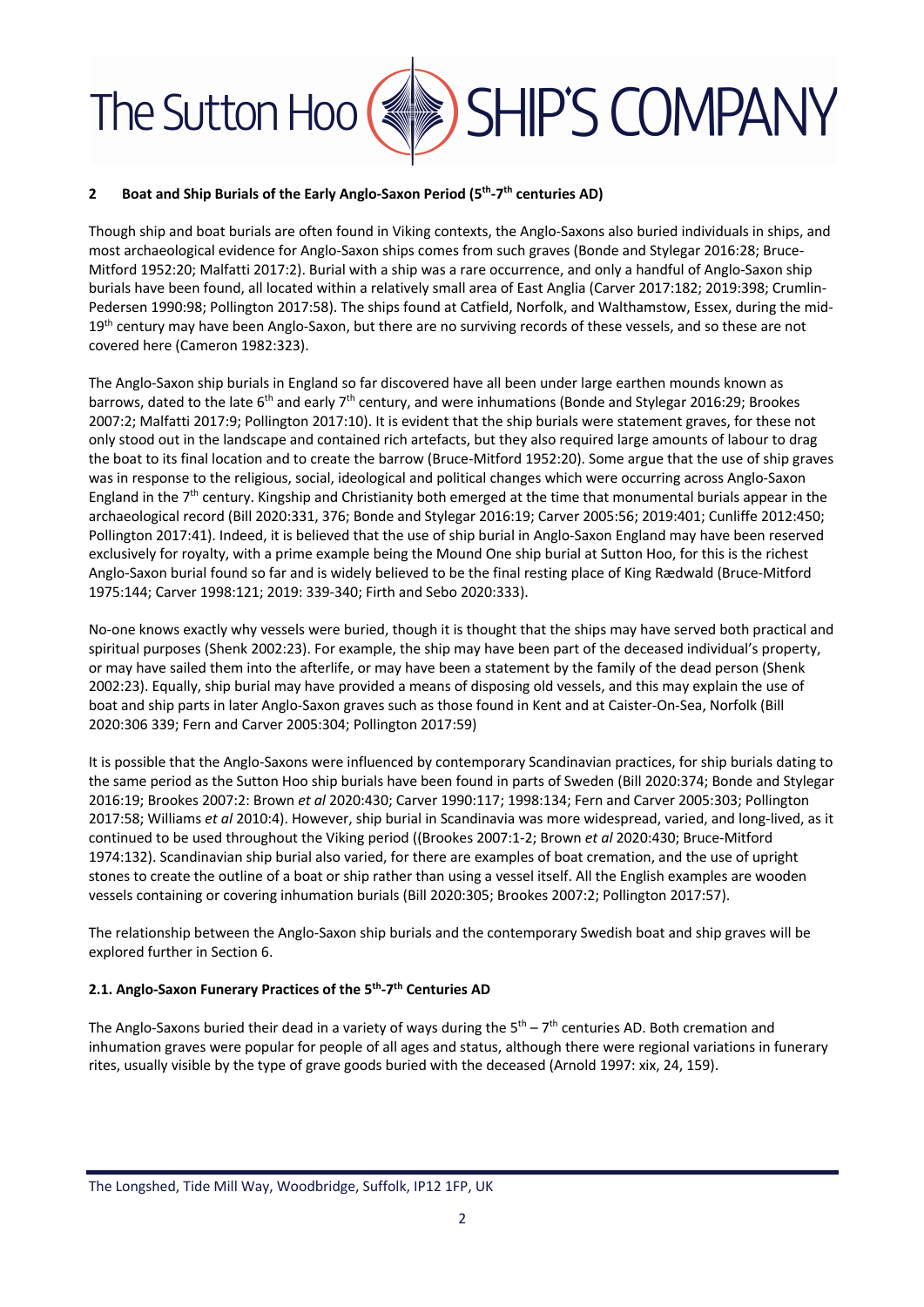#### **2.1.1. Variations within Anglo-Saxon Inhumation Graves**

A number of variations are visible within inhumation graves across Anglo-Saxon England. The use of containers, grave linings, and the presence of stones, charcoal or evidence of burning, have all been discovered within graves of the Early and Middle Anglo-Saxon period (Arnold 1997: 160, 192-3; Scull 2009:277).

The variation in burial rites may be based on where the original Anglo-Saxons originated from. For instance, Bede's Angles, Saxons, and Jutes theory claims that these people settled in different parts of England, and this can be evidenced by the various styles of brooches and dress accessories contained within burials (Arnold 1997:19; Cunliffe 2012:412). Certain types of metalwork and pottery are found only within certain cultural areas, such as Kent or East Anglia, and this would support the idea that the Anglo-Saxon settlers continued their cultural traditions and style of dress in the 5<sup>th</sup> and 6<sup>th</sup> centuries AD (Arnold 1997:23; Cunliffe 2012:418). Certain burial rites may have been influenced by predecessors, and evidence of this can be seen in the reuse of Bronze Age barrows for the burial of Anglo-Saxons (Carver 2019:308).

However, in the 7<sup>th</sup> century regional variations in grave-goods seem to decrease, as the range of grave-goods, especially in female graves, tend to be more uniform across Anglo-Saxon England, even though the types of burial used are more varied and visible within the landscape (Scull 2009: 293).

#### **2.1.2. Monumental Burials**

The 7<sup>th</sup> century witnessed a variety of high-investment burial practices, especially for high status individuals (Arnold 1997:159; Carver 2019: 394; Pollington 2017:41). These monumental burials required larger quantities of labour to dig the graves, bury the individuals, and then create the mound on top, so it is believed that these types of grave were reserved for the elite members of society (Pollington 2017:31; Scull 2009:293).

The 7<sup>th</sup> century was a time of religious and socio-political change, and it has been argued that monumental burials were a response to this (Carver 2005:12; Pollington 2017:31. The rise of 'princely' graves occurs at the same time as the emergence of both kingship and the Christian conversion (Arnold 1997:20, 162; Fern and Carver 2005:306; Pollington 2017:18). Maybe these burials were also influenced by contacts with Scandinavia, for the use of chambers and barrows for burials had been adopted by the Germanic elite across northern and western Europe by the end of the 6<sup>th</sup> century AD (Bill 2020:309; Carver 2019:340; Cunliffe 2012:445; Pollington 2017:85).

Monumental burial practices included ship burials, chamber graves, bed burials, barrows, and horse burials, some of which are found only within certain regions (Arnold 1997:159; Carver 2019:394; Pollington 2017:49). The majority of ship and chamber graves, and some barrow burials, can justify being termed 'princely' burials (Pollington 2017:19, 20)

Perhaps the most common of these monumental graves is barrow burial, for barrows are found across Anglo-Saxon England, although there are local variations in the grave-goods contained within the grave (Arnold 1997:162, 201; Pollington 2017:7, 45). Although these were not necessarily a new type of burial monument, as these had been used in the Bronze Age and earlier, the Anglo-Saxons in the late  $6<sup>th</sup>$  and  $7<sup>th</sup>$  centuries began to construct their own barrows for burying a deceased individual (Brown *et al* 2020:414; Pollington 2017:15).

Chamber graves, which consisted of burials within wood-lined cavities, also emerge in Anglo-Saxon England in the 6<sup>th</sup> and 7<sup>th</sup> centuries, with perhaps the most famous example being the princely grave at Prittlewell, Southend-on-Sea, Essex (Pollington 2017: 21). However, chamber graves are also found on the Continent and it is possible that this type of burial monument has been developed independently by different cultures (Arnold 1997:159; Pollington 2017:23). A cotemporary chamber grave, dating to around 580 AD, was unearthed in Grave 58 at Trossingen, Germany. This belonged to a male aged between 30 and 40 years old, and contained rich grave-goods including a harp, saddle and a number of containers (Pollington 2017:27). The chamber itself was constructed of oak planks, measured 2.8 m long by 1 m wide, and had a gabled roof (Pollington 2017:27).

The Longshed, Tide Mill Way, Woodbridge, Suffolk, IP12 1FP, UK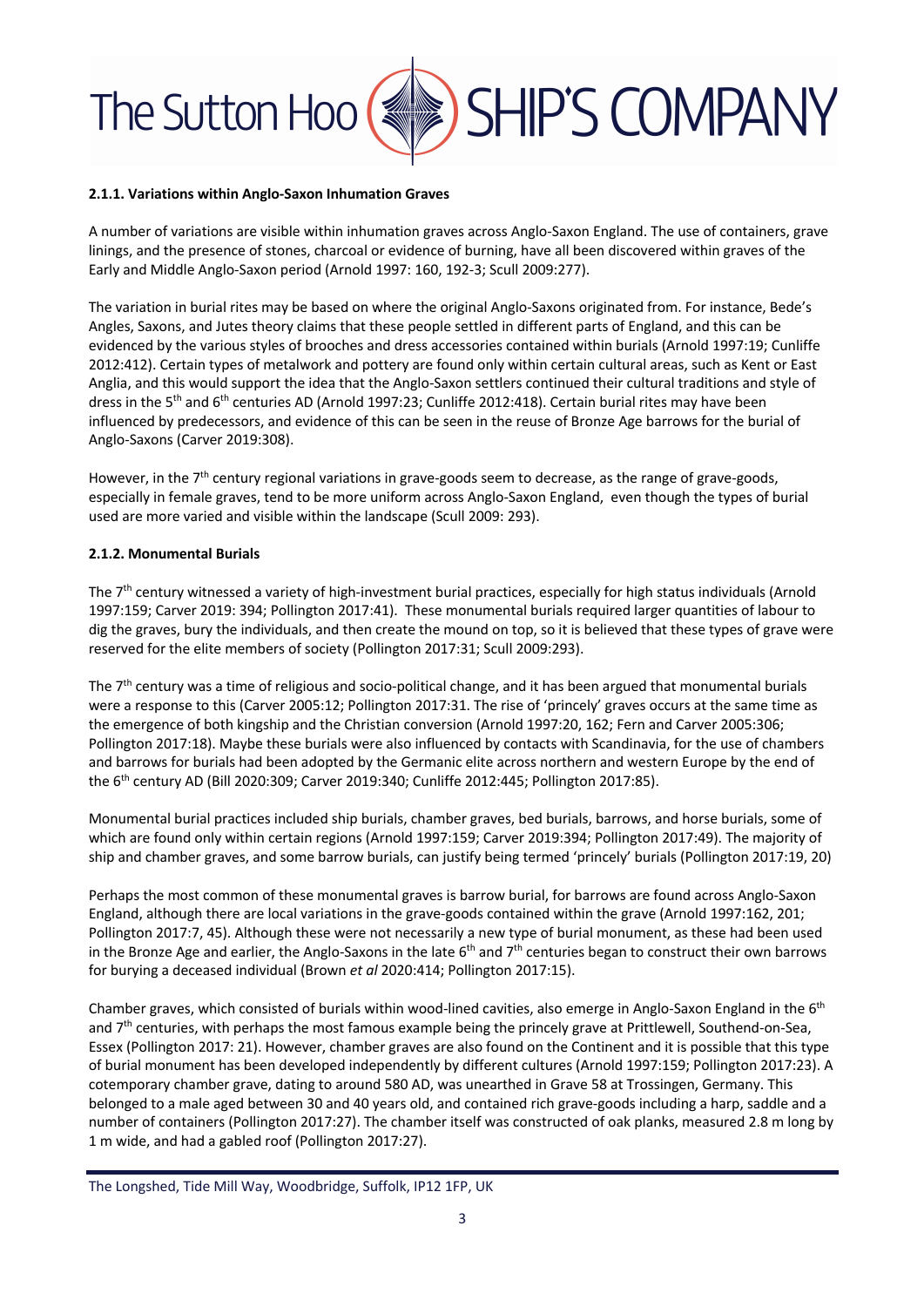

Ship burials also emerged in the late  $6<sup>th</sup>$  and  $7<sup>th</sup>$  centuries AD, and may have been adapted in East Anglia for political reasons and as a response to the emergence of kingship and the Christian conversion (Bill 2020:331, 376; Bonde and Stylegar 2016:19; Carver 2005:56; 2019:401; Cunliffe 2012:450; Pollington 2017:41). Intriguingly, ship burials could be classed as a type of chamber burial, for the ship's hull could be used as a form of burial chamber, or a chamber could be constructed on the ship as seen at Sutton Hoo (Pollington 2017:57).

Another form of monumental burial that emerges during this period is bed burials. These predominantly belong to  $7<sup>th</sup>$ century females, who were laid on a bed and covered by a burial mound (Pollington 2017: 61,62). It is thought that this was an enhanced version of chamber burial, and is primarily found within Anglian areas of England, although examples are known from Scandinavia and on the Continent (Pollington 2017:61, 62).

#### **2.2. Snape, Suffolk**

The ship burial at Snape was located within a mixed rite Anglo-Saxon cemetery, and was the first Anglo-Saxon ship burial to be excavated in England (Bruce-Mitford 1974:115-6; Filmer-Sankey and Pestell 2001:6; Green 1988:123). The cemetery itself consisted of a number of cremation and inhumation graves, alongside ten barrows, of which many have been ploughed out or lost since they were excavated in 1827 (Bruce-Mitford 1952:4; Carver 1998:36; Filmer-Sankey and Pestell 2001:5,11; Green 1988:123; Phillips 1940:6). It is worth noting that the cemetery may have been visible from the River Alde in the 6<sup>th</sup> century, and it is known that the Anglo-Saxons commonly placed barrows in visible points in the landscape, with particular preference to rivers (Bruce-Mitford 1974:116; Filmer-Sankey and Pestell 2001:1).

The ship itself was found in 1862 by Septimus Davidson, and though the location of the ship burial is now unknown, we have the original reports that were published in the local newspapers at the time of the discovery (Bruce-Mitford 1974:114; Carver 2019:401; Filmer-Sankey and Pestell 2001:5). The ship was placed beneath a barrow which was approximately 22 m in diameter and 1.7 m tall, and had been robbed at some point (Bruce-Mitford 1975:28; Carver 1998:36; Filmer-Sankey and Pestell 2001:6, 11, 193; Goodburn 1986:41; Pollington 2017:58).

Though none of the wood survived, an imprint was left of the clinker-built ship, from which six rows of rivets on either side survived, with many still *in situ,* and may have been 8- 9 strakes high (Bruce-Mitford 1974:117; Filmer-Sankey 1990:126; Filmer-Sankey and Pestell 2001:6, 19, 194-5; Green 1988:63). The ship itself was approximately 14 m long and 3 m at midships, with rivets spaced at 14 cm intervals (Bruce-Mitford 1952:6; Carver 1998:36; Evans 1994:23; Filmer-Sankey and Pestell 2001:194; Green 1988:123; Pollington 2017:141). A number of ship rivets were recovered from the burial, as well as portions of iron strips whose function is unknown although iron bolts were fixed through them (Bruce-Mitford 1952:15; 1974:125; Filmer-Sankey and Pestell 2001:194). Mineralised wood attached to the rivets show that the ship was made of oak (Filmer-Sankey and Pestell 2001:19). From the remains, it is evident that the bow and stern of the vessel may have stuck out of the mound (Filmer-Sankey and Pestell 2001:195).

It is believed that the ship contained the burial of a wealthy individual. Although the grave had been robbed, a gold ring was discovered alongside fragments of other artefacts (Bruce-Mitford 1952:7; 1974:118; Carver 2017:42; Filmer-Sankey and Pestell 2001:7; Green 1988:21, 123).

The gold ring has been interpreted as a seal, for the *intaglio* (carved gemstone) would leave an imprinted design, and only high-status individuals would own such items (Bruce-Mitford 1974:122; Cameron 1982:322; Carver 1998:105; Filmer-Sankey and Pestell 2001:198; Pollington 2017:141). The grave goods also included a glass claw beaker, two iron spearheads and a shaggy pile cloak (Carver 1998:36; 2017:179; Evans 1994:23; Filmer-Sankey and Pestell 2001:7, 19). The burial has been dated to the late  $6th/mid 7th$  century AD, based on the grave-goods, and may be the precursor to the Sutton Hoo ship burials (Bruce-Mitford 1952:19; Cameron 1982:322; Evans 1994:23; Filmer-Sankey and Pestell 2001:194).

The Longshed, Tide Mill Way, Woodbridge, Suffolk, IP12 1FP, UK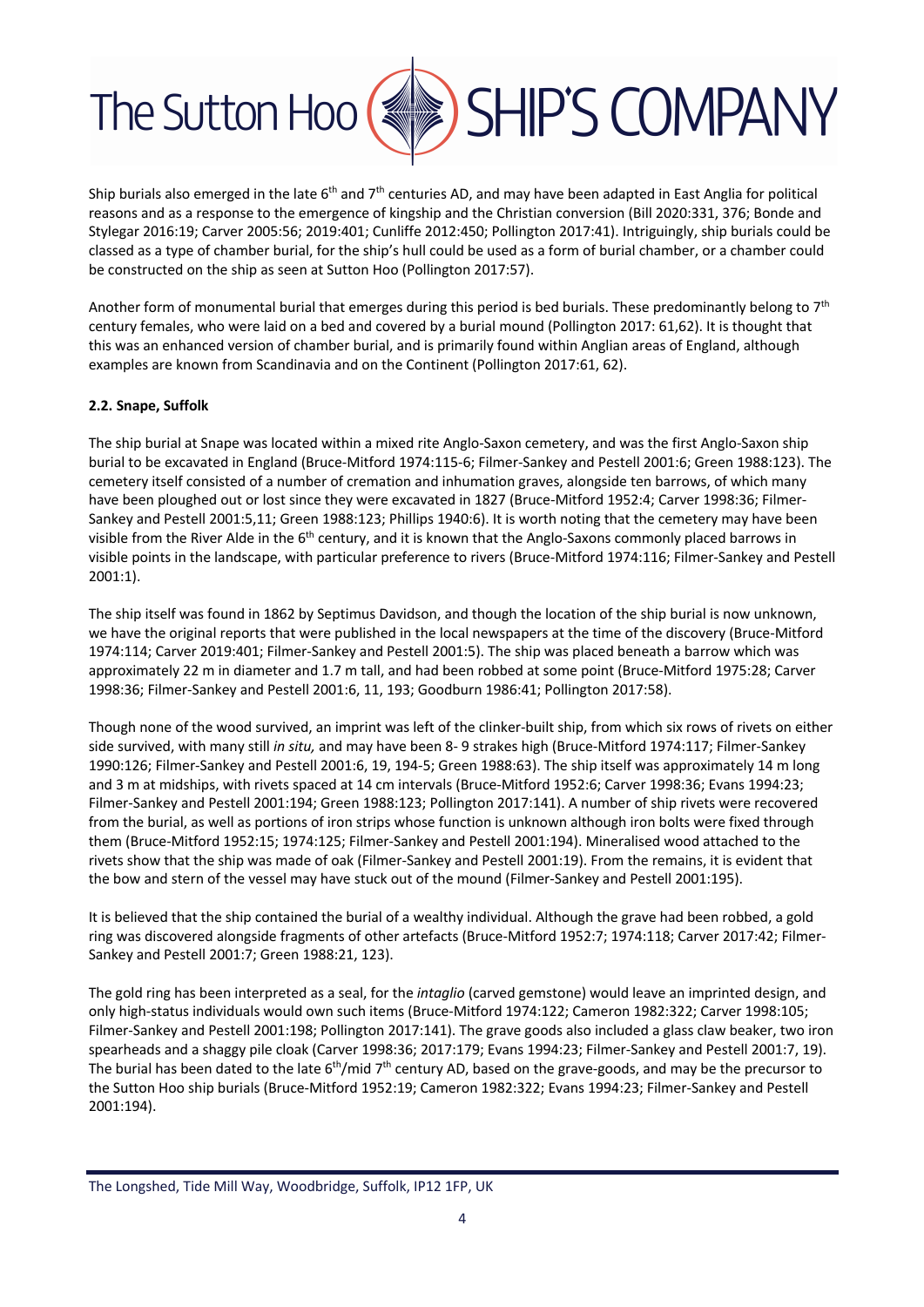

The Anglo-Saxon cemetery was further excavated in the 1980s, and was found to contain two smaller boat graves. One consisted of a burial within a dugout log boat, and the other may have contained part of a boat. These date to the early 7<sup>th</sup> century AD (Bill 2020:329; Carver 1998:105; 2017:179; Filmer-Sankey 1990:131; Filmer-Sankey and Pestell 2001:12; Pollington 2017:142) (See Section 3 below).

#### **2.3. Ashby Dell, Suffolk**

There is little recorded about the Ashby Dell boat, for though it was found in 1830, the records of the find were destroyed in 1933 (Cameron 1982:322; Evans and Bruce-Mitford 1975:426; Goodburn 1986:41; Green 1988:66).

However, we do know that the boat was Anglo-Saxon and was 16.2 m long, and 14 m along the keel from stem- to stern- post (Cameron 1982:322; Green 1988:66). There was space for 14 oarsmen, seven on each side, for seven thwarts with seats were discovered fixed to the frames with treenails and lashings (Cameron 1982:322; Evans and Bruce-Mitford 1975:427; Green 1988:67-8). There was no evidence of a mast, so it is believed that this vessel would have been rowed but not sailed (Cameron 1982:322; Green 1988:68). Unlike the other Anglo-Saxon ships found in England, the Ashby Dell boat did not have metal components, and yet it was clinker-built, using lashings instead of iron rivets (Cameron 1982:322; Green 1988:68).

It is thought, however, that this ship was built using 'riven larch' planking, and so may have been constructed in Scandinavia rather than in England (Evans and Bruce-Mitford 1975:426; Goodburn 1986:41, 67). Although the keel, stern-post and stem-post were made of elm, which was available in England, larch wood was not then available in England or Denmark (Green 1988:69).

No body or grave-goods were found with the boat, but it may be that these were lost or not recorded, and originally formed part of a burial (Evans and Bruce-Mitford 1975:428; Green 1988:68).

#### **2.4. Sutton Hoo, Suffolk**

Overlooking the River Deben, the ship burials at Sutton Hoo were located within an Anglo-Saxon barrow cemetery (Bruce-Mitford 1966:9; 1975:1; Carver 1998:ix; 2005:3). It is generally accepted that the barrow cemetery at Sutton Hoo contains the remains of the *Wuffingas* royal dynasty, with the Mound One ship burial belonging to King Rædwald (Bonde and Stylegar 2016:30; Bruce-Mitford 1974:75; 1975:28; Carver 2005:12; Pollington 2017:15)

At least eighteen barrows were erected during the cemetery's use, each dating to the  $6<sup>th</sup>$  and  $7<sup>th</sup>$  centuries AD, and containing various burial rites including cremations, inhumations and ship burials (Carver 1998:107, 134; Carver and Fern 2005:284; Evans 1994:18; Williams 2001:50). Of the excavated mounds, only two, 1 and 17, were not successfully robbed, although all show signs of robber trenches and pits (Bruce-Mitford 1965:5; Carver 2005:3, 492; Marzinzek 2007:9).

#### **2.4.1. Mound Two**

The first ship burial to be found at Sutton Hoo, Mound Two consisted of a shallow ditch and a barrow roughly 30.5 m in diameter, and 2.4m high (Green 1988:31). The ship was not in a good state of preservation when excavated by Basil Brown in 1938, for it had been robbed and the surviving rivets were scattered (Bruce-Mitford 1972:15-17; 1975:105; Cameron 1982:321; Carver 1998:70; 2017:84; Evans 1994:17; Goodburn 1986:41; Pollington 2017:148). Indeed, records of an excavation in 1860 at Sutton Hoo revealed that two bushels of rivets had been removed from this mound and turned into horseshoes (Carver 2005:3, 153, 168; Evans 1994:12). However, enough rivets remained for Basil Brown to confidently identify this as a boat burial, and later excavations revealed that this was actually a ship (Carver 2005:3, 156; Evans 1994:17; Green 1988:31; Marzinzek 2007:9-10). Very few of the surviving rivets were *in situ*, but the sheer quantity, size and shape of them indicated the presence of a clinker-built vessel (Bruce-Mitford 1975:111; Carver 1998:79;2005:166-7).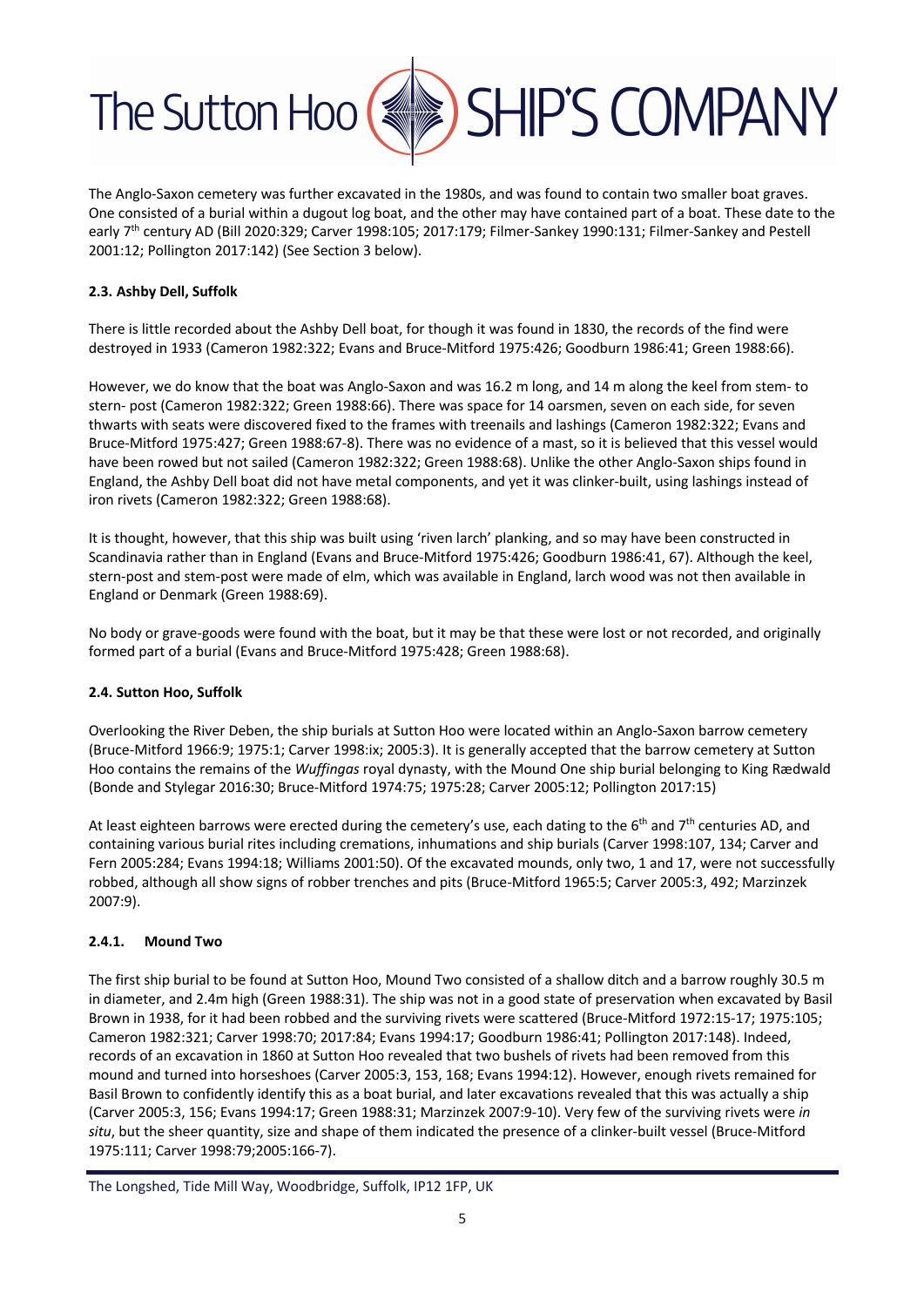

Though it had been robbed numerous times since the  $7<sup>th</sup>$  Century AD, fragments remained of the original artefacts, which indicated that this was a wealthy burial belonging to a high-ranking male (Bruce-Mitford 1965:8; 1975:106; Carver 1998:81; 2017:86; Green 1988:31). The finds included a piece of blue glass, iron knives, the tip of a sword blade and a gilt bronze disc, and it is thought that the unrobbed grave would have been comparable to Mound One (Bruce-Mitford 1965:14; 1972:17; Carver 1998:8; 2017:8; Marzinzek 2007:10, 55).

Basil Brown did not completely excavate Mound Two however, and it was a later excavation in the 1980s which revealed the profile of a keel in the trench section, indicating that the ship had been placed over the burial chamber, rather than being used as the burial chamber itself (Carver 1998:64, 80). In this instance, the chamber had been constructed first, and the ship was then placed above (Carver 1998:120; 2005:10, 153; 2017:86; Evans 1994:121; Green 1988:63; Pollington 2017:57). It is possible that the stem and stern posts would have been visible out of the barrow, which is why no evidence of these survived (Carver 2005:168; Evans 1994:121; Green 1988:31).

Unlike the Mound One ship, the Mound Two vessel survived only as a smear in the ground with about forty-five rivets (Bruce-Mitford 1965:4, 8; 1972:17; Green 1988:31). However, the ship is thought to have been approximately 20 m long, and may have been propped up in order to keep it upright while the barrow was constructed (Bruce-Mitford 1965:8; 1975:128; Carver 1998:120; 2005:168; Green 1988:61-2; Pollington 2017:148). It is believed that the ship was full-sized, pointed at both ends and was a 'conventional' Early Medieval type, although it is not known how many strakes the vessel had, and no trace of internal features survived (Bruce-Mitford 1952:10; 1965:8, 36; 1975:128; Cameron 1982:321; Carver 1998:64; Green 1988:62). The Mound Two burial may be earlier than the Mound One ship, with a date before 620 AD suggested (Bruce-Mitford 1975:128; Carver 2005:166).

#### **2.4.2. Mound One**

Perhaps the most famous of Anglo-Saxon ships, the Mound One ship was excavated in 1939 by Basil Brown and Charles Phillips, and to date is the largest pre-Viking ship and wealthiest Anglo-Saxon grave to have been discovered (Bruce-Mitford 1975:144; Carver 1998:121; 2019: 339-340; Tanner *et al* 2020:5; Williams 2001:50). Unlike the ship in Mound Two, this vessel was buried with the burial chamber built amidships, and although an attempt to rob the grave had taken place in the 16<sup>th</sup> century, it had been unsuccessful (Bruce-Mitford 1975:147; Carver 1998:121; 2005:177; 2017:137; Phillips 1940:11).

Although none of the original wood survived, the impression of the ship remained in the sand, and most of the rivets were still *in situ* (Bruce-Mitford 1966:35-6; 1972:45; 1975:171; Carver 1998:20; 2005:38, 181; Crosley 1942:109; Evans 1994:23, 24; Green 1988:43, 50; Tanner *et al* 2020:7). The structure of the ship was largely undistorted, with much of the structure visible as dark marks in the sand (Bruce-Mitford 1966:35-36; Evans 1994:25; Phillips 1940:10).

The rivets were mainly in their original places, which indicated the size of the ship, and the pattern of rivets revealed some patches of repair which indicate that the ship had been well used prior to deposition (Bruce-Mitford 1966:37; 1972:48; Carver 1998:18, 122, 170; Evans 1994:25, 28; Evans and Bruce-Mitford 1975:350; Green 1988:61; Phillips 1940:24; Pollington 2017:145-6; Tanner *et al* 2020:21; Williams 2001:62). The rivets were spaced approximately 15 cm apart, while ribs, preserved as marks in the sand, crossed the ship at 90 cm intervals except for at the stem and stern. Ribs 1, 2 and 3 were widely spaced at the head of the prow, while ribs 24 and 25 were closer together and formed part of the steering system (Bruce-Mitford 1972:49; Carver 1998:18-20; 2005:181; 2017:24; Crosley 1942:110, 111; Evans 1994:23-4; Evans and Bruce-Mitford 1975:369).

Evidence of one repair was found on Rib 21, with three iron bolts indicating that this had been an area of repaired planking, while between Ribs 20 and 21, two rows of five rivets located within rows of standard spaced rivets revealed that an external patch had been riveted over a damaged hull section (Carver 2005:181; Evans and Bruce-Mitford 1975:392, 412; Phillips 1940:24). A third repair was found between ribs 15 and 21, with a long line of double riveting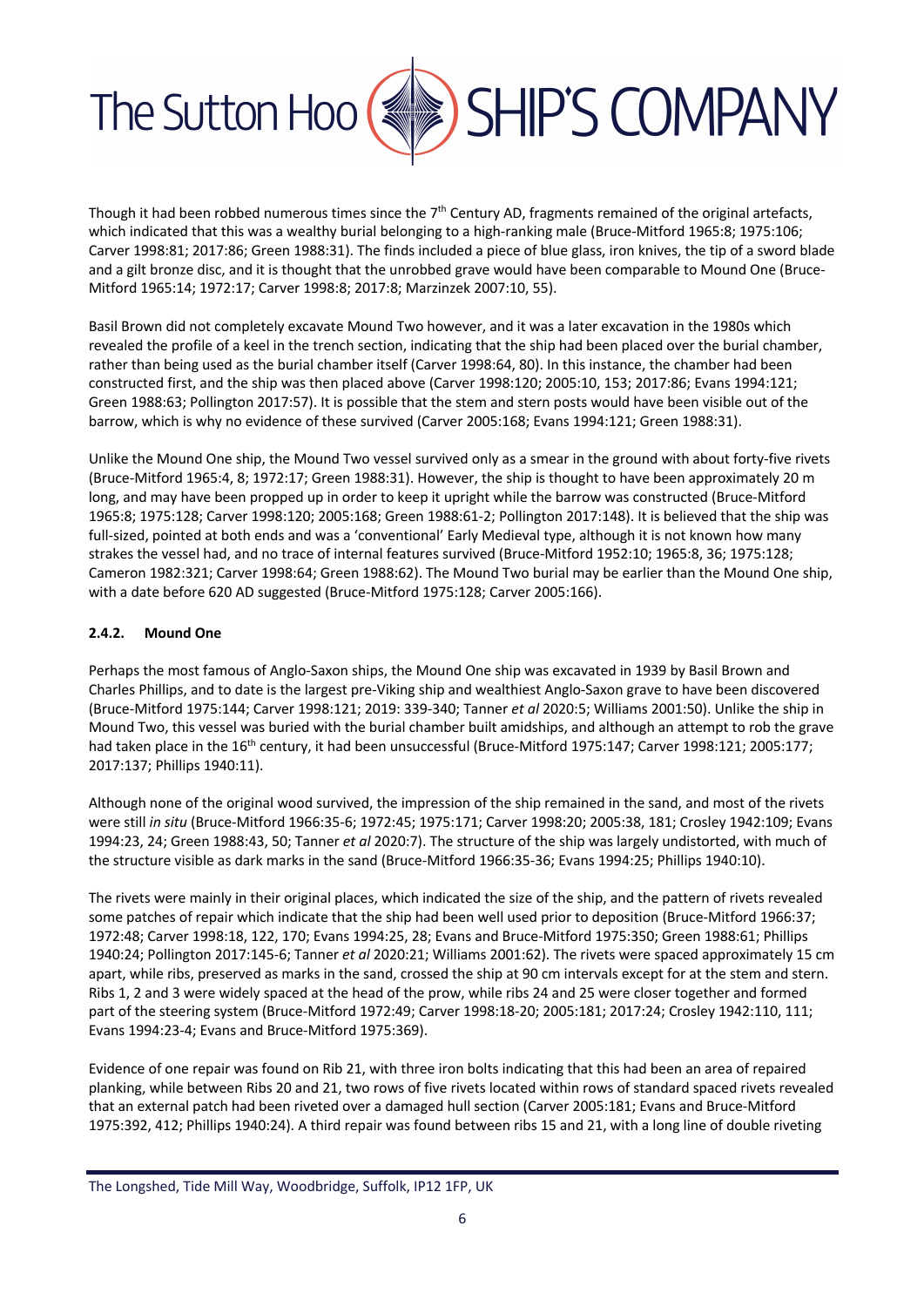

joining strakes 5 and 6 which runs for 18ft along port side, and it is thought that this was to strengthen a weakened plank overlap (Carver 2005:181; Evans and Bruce-Mitford 1975:412; Phillips 1940:24; Tanner *et al* 2020:21).

The ship itself was clinker-built, measuring approximately 27 m long, 4.5 m wide amidships. It had nine strakes on either side of the keel (Bill 2020:311; Bruce-Mitford 1966:33; 1972:48; Carver 1998:123; 2005:181; Evans 1994:27; Green 1988:58). There were no surviving remains of the upper parts of the stem and stern posts, though it is thought that these raised about 4 m above the keel, and may have been visible outside of the barrow (Bruce-Mitford 1966:37; 1972:50; Evans 1994:27; Green 1988:58; Phillips 1940:10). The ship is believed to have been predominantly constructed using oak, as mineralised wood matching oak has been found on some of the surviving rivets (Crosley 1942:109; Evans and Bruce-Mitford 1975:354).

The strakes were made of several pieces of timber riveted together at the overlapping joints, and were approximately 1 inch thick (Bruce-Mitford 1966:37; 1972:49; Carver 2005:181; Evans and Bruce-Mitford 1975:354, 361). Twenty-six square-cut ribs were fastened to the strakes by wooden trenails, and to the hull by a single heavy iron bolt through the top strake (Anderson 1950:264; Bruce-Mitford 1966:36; 1972:48; Carver 2005:181; Evans and Bruce-Mitford 1975:365, 369).

It is possible that a heavy steering oar was used at the stern, on the starboard side. although no evidence of a steering system remained (Bruce-Mitford 1966:37; 1972:49; Cameron 1982:321; Carver 2005:181; Evans 1994:26, 27; Phillips 1940:21). The positioning and shape of ribs 24 and 25 at the stern suggests that this area had been strengthened in order to take the extra strain that such an oar would exert on the ship (Bruce-Mitford 1972:49; Crosley 1942:111; Phillips 1940:25). Unfortunately, at the time of the 1965-70 excavations, the steering complex (ribs 24, 25, 26) had been destroyed by a slit trench which had been dug by the army during the period that Sutton Hoo was a training ground (Bruce-Mitford 1975:239, 250-1; Evans and Bruce-Mitford 1975:408, 410).

Although no remains of a mast or rigging were found, it is possible that these were destroyed upon the construction of the burial chamber, were recycled for use on another vessel, or may not have been present originally (Bruce-Mitford 1966:37; 1972:48; Cameron 1982:321; Carver 1998:170; Evans and Bruce-Mitford 1975:351; Evans 1994:27; Phillips 1940:21, 22; Pollington 2017:146). It is possible that the mast step (if it existed), along with any anchors and internal fittings, were removed from the ship before it was hauled to its final resting place (Bruce-Mitford 1975:24; Evans and Bruce-Mitford 1975:410-412).

Evidence of the tholes (thorn-like projections against which an oar is pulled) indicate that the ship was rowed by up to 40 oarsmen, and the ship may not have been sailed (Cameron 1982:321; Carver 1998:171; 2005:181; Evans and Bruce-Mitford 1975:419; Evans 1994:27; Green 1988:60). Each thole measured 4-5 inches (10-13 mm) high, had a thole-pin base of 3 feet (300 mm), and formed a more or less continuous rail along the top of the gunwale strake (Evans and Bruce-Mitford 1975:403-4).

Beneath the ship was found the imprint of an oar, whose shaft could be traced for 8 feet (2.4 m) but no trace of the blade remained, and no other oars were found (Bruce-Mitford 1975:274).

The ship produced no evidence of caulking, although a fatty whitish substance at the strake lands showed evidence of protein and fatty substances, which suggests that there was an animal-derived element plus caulking material present (Bruce-Mitford 1975:270, 271; Carver 2005:181; Crosley 1942:113-4; Evans and Bruce-Mitford 1975:373).

The burial chamber was built amidships, between Rib 9 and Rib 16, and measured 5.5 m long by 4.5 m wide (Bruce-Mitford 1972: 44; Evans 1994:32; Pollington 2017:57). Within this chamber was a range of artefacts, and it is thought to have contained the burial of King Rædwald, though no human remains were discovered (Bruce-Mitford 1966:31; 1975:220; Carver 1998:23, 32-3; 2017:26). However, scientific analysis conducted in the later excavations revealed traces of phosphate, which implies that a human body was contained within the chamber and was probably placed along the keel-line (Bruce-Mitford 1972:40; 1974:5; 1975:516; Marzinzek 2007:52).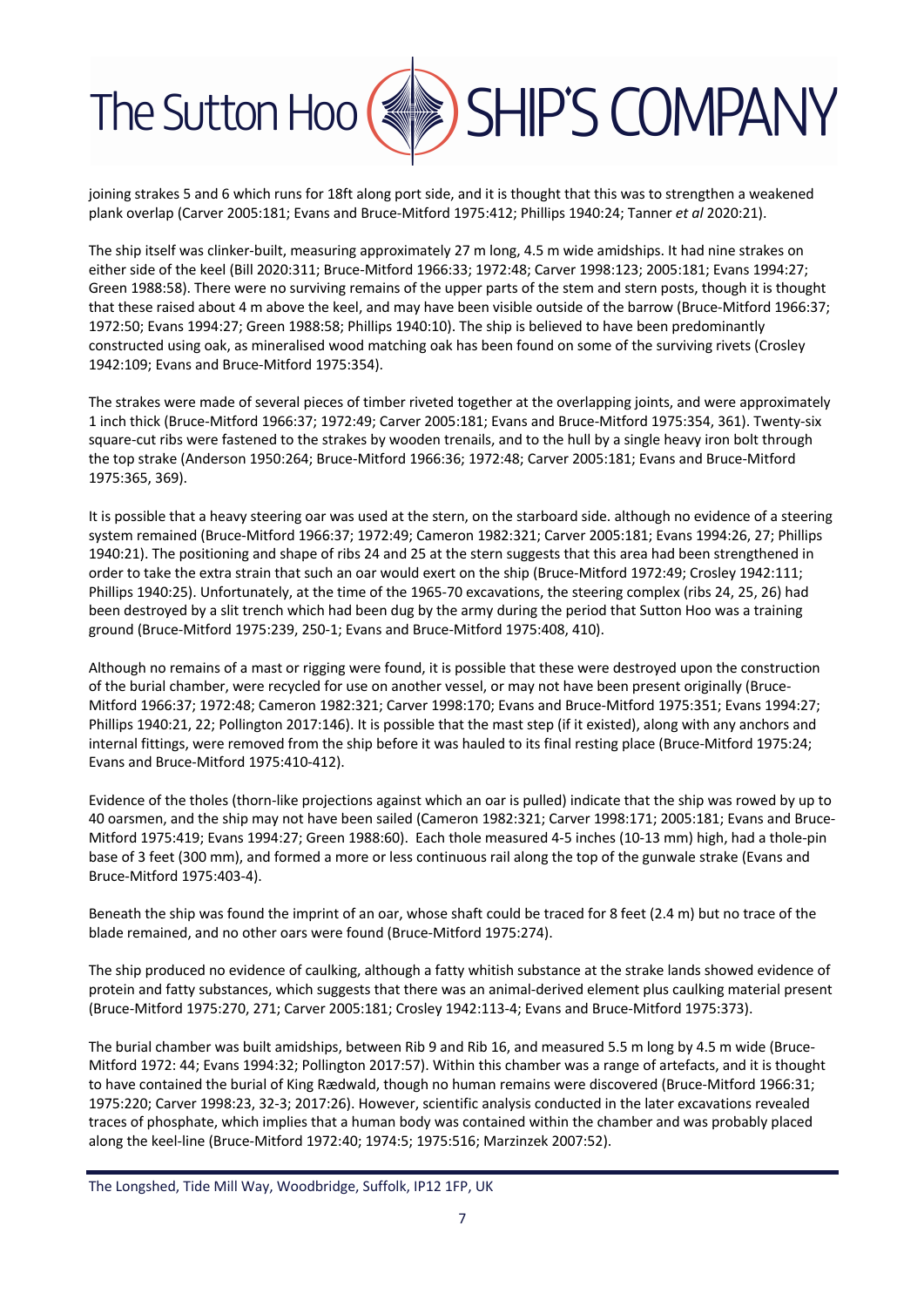

The artefacts included silver platters and bowls, an intricate gold buckle, gold and garnet shoulder-clasps, a shield, and the infamous Sutton Hoo helmet, among many other items. A purse of 37 gold coins (plus 3 blanks and two small ingots) dates the burial of the ship to the early  $7<sup>th</sup>$  century AD, and it is believed that the burial belongs to King Rædwald who died in 625 AD (Bruce-Mitford 1972:59; Carver 1998:23, 132.)

#### **3. Dugout Boat Graves**

Ships were not the only vessels which were used to bury the dead by the Anglo-Saxons. A number of dugout boat graves have been found in Suffolk, with contemporary examples occurring in Northern Europe (Brookes 2007:1; Scull 2009:275). A dugout boat consists of a hollowed-out log, which has been expanded under heat and fitted with supporting frames, although these are not always easily identifiable in the archaeological record due to the lack of metal fittings (Brookes 2007:7-8). They have thin upper walls which extends the height to the freeboard, and giving a craft which is easier to handle and lighter than prehistoric log-boats (Carver 2019:398). They are a typical small boat of sheltered waters, and measure between 2.5 to 6 m long (Goodburn 2008:1). However, due to the lack of clench nails, it is not always possible to distinguish a dugout boat from a tree-trunk coffin in Anglo-Saxon graves, especially when wood is rarely preserved in the archaeological record (Carver 2019:398; Fern and Carver 2005:301;).

#### **3.1. Snape, Suffolk**

As well as the ship burial, Snape cemetery also contained one partial and two complete dugout boat graves. So far, Snape is the only Anglo-Saxon cemetery to contain both ship and boat burials.

Grave 4 contained a small logboat with pointed ends, which had been used as a coffin, possibly for a child (Carver 2019:398; Filmer-Sankey 1990: 129; Filmer-Sankey and Pestell 2001:25,26). It was 2.96 m long by 0.82 m wide, and survived only as a partially distorted stain in the soil (Filmer-Sankey 1990:126, 128; Filmer-Sankey and Pestell 2001:25, 26). This grave included a pair of drinking horns as well as an iron knife (Carver 2017:179; Filmer-Sankey and Pestell 2001:26-9).

Grave 47 consisted of an early  $7<sup>th</sup>$  century burial of a male within a dugout logboat 3.53 x 1.37 m in size (Filmer-Sankey and Pestell 2001:102). The stain of the boat is well-preserved, which revealed that the boat was approximately 3.09 m long with a beam of 0.62 m, and both bows remained as V-shapes (Carver 2019: 398; Fern and Carver 2005:303; Filmer-Sankey and Pestell 2001:102, 105). It may have been a working vessel, although it could only have been used by one person on a river, with the boat's stability largely in the use of the paddles, for without baggage the boat would have been likely to capsize, and so may have worked like a modern canoe (Carver 2019: 398-401; Filmer-Sankey and Pestell 2001:203). The grave goods associated included a shield, three iron spearheads, a wooden stave bucket, a pattern welded sword, and a horse's head with the remains of a bridle (Carver 2017:179; Filmer-Sankey and Pestell 2001:105-11). No other remains of the horse were found within the barrow, and the bridle had been scattered throughout the grave by later ploughing activity, although it is believed the bridle had originally been on the horse when buried (Filmer-Sankey and Pestell 2001:111).

Grave 3 consisted of a male burial in a charred container, which is possibly part of a logboat with the end third removed (Fern and Carver 2005:303; Filmer-Sankey and Pestell 2001:23, 199). It measured 3.09 m long x 0.62 m beam x 0.35m deep (Filmer-Sankey and Pestell 2001:199). It was made of oak, and the width of the container is similar to that of the boat found in grave 47 (Filmer-Sankey and Pestell 2001:23). However, this burial was not as wealthy as other ship burials, with the grave goods consisting of an iron spearhead, an iron knife, a copper-alloy buckle and a shield boss (Filmer-Sankey and Pestell 2001:23-5).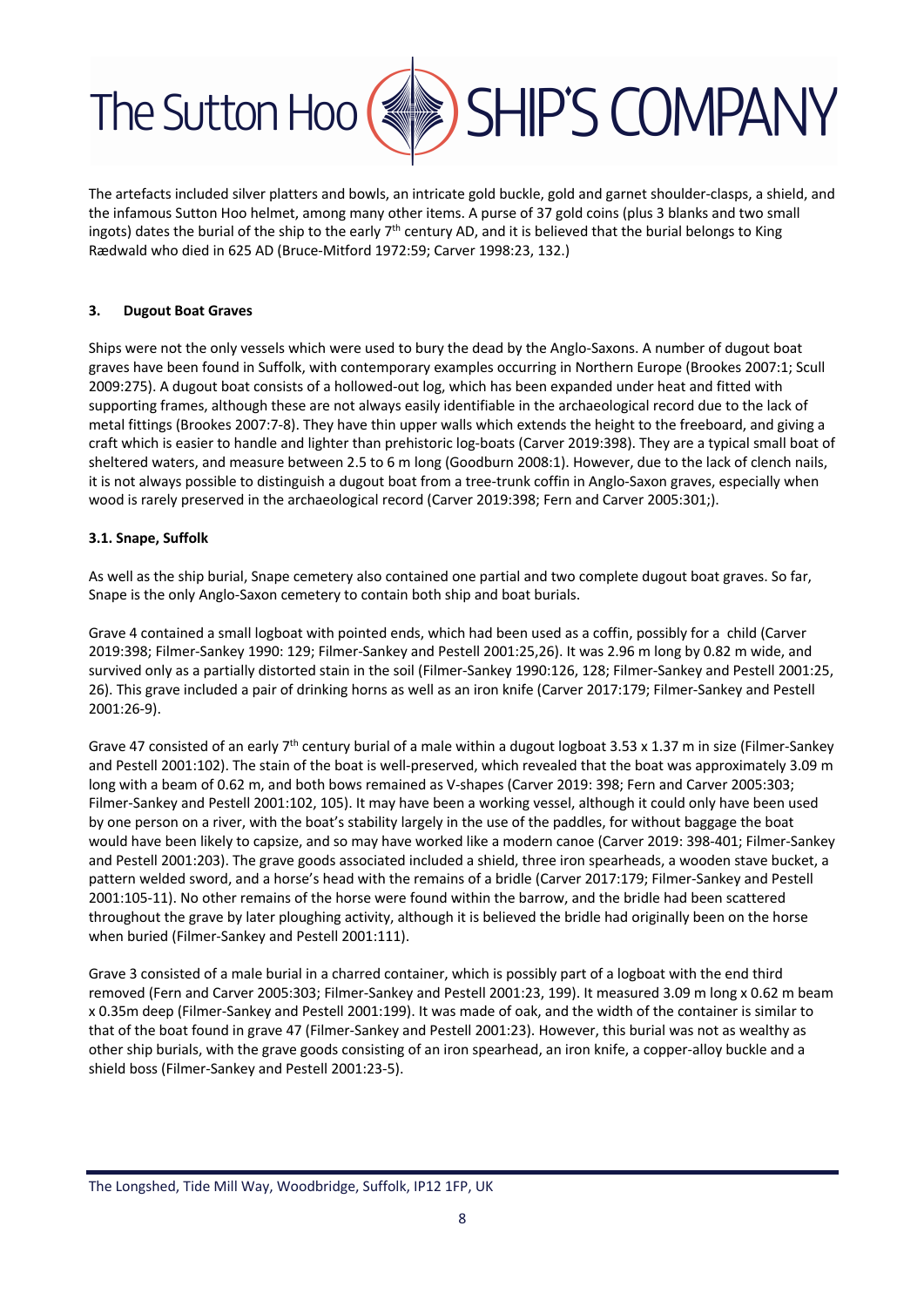#### **3.2. Buttermarket, Ipswich**

The main Anglo-Saxon cemetery in Ipswich, the Buttermarket, was in use 610 – 680 AD, and the full extent of the cemetery is unknown (Scull 1998:2; 2009:137; 2013:44). This is due to much of the cemetery being disturbed or destroyed by activity from the 9<sup>th</sup> century onwards, and the excavations are estimated to have found only 25% of the original graves. These were the only ones that had survived (Scull 1998:2; 2009:137, 256).

The town of Ipswich was established in the  $7<sup>th</sup>$  century and had contacts with the Continent. Imported pottery and coins from Flanders, northern France and the Rhineland were present in some of the graves (Scull 1998:2; 2013:44, 47, 48). The grave assemblages indicate that foreign individuals were being buried alongside the local residents, and it is clear that Ipswich was an important place for trade and exchange in the  $7<sup>th</sup>$  century (Scull 1998:2; 2013:47).

The graves also reveal social differentiation through the grave-goods and the type, for mounds, burial containers and grave structures were all present (Scull 1998:3; 2013:46). Most of the excavated graves contained evidence of coffins, chambers, or some other form of container or structure, and this may have been an emulation of contemporary Continental practices, especially with the more elaborate grave linings (Scull 1998:2; 2009:271; 2013:46). However, some of these structures were not easily identifiable because of the state of preservation on the site, as conditions varied between graves and the complex deposits contained traces of organic structures and containers (Scull 2009:3). These traces were so poorly preserved due to later disturbances that it was difficult to decipher what some of these structures were or what they were made of, and in some cases very little remained of the original organic material (Scull 2009:3).

One boat burial was identified, and one grave contained a hollowed-out log, which may or may not have been a dugout boat (Brown *et al* 2020:430; Scull 1998:2). There were probably some barrow graves within the cemetery; although the mounds had been destroyed, the presence of annular ditches around some of the graves suggests that these were barrow burials (Scull 1998:2 The use of log coffins was not a common practice in Early Medieval England, but they are rather more common burial practice across much of the Continent. Their use in the Buttermarket cemetery further indicates the exchange and adoption of Continental funerary practices (Scull 2009:274).

Grave 5014 contained a boat grave, with the vessel measuring 2.6 m long, 0.5 m in the beam and 0.35 m deep, and is similar in size to the boat graves at Snape (Scull 2009:157, 275). Staining on the floor of the grave revealed that the boat was semi-circular in section and tapered at the east end, but there was no strong tapering to the point of the bow, suggesting that the bow may have been more rounded (Scull 2009:157, 275). Maybe this was a dugout boat, for no evidence of planking, a keel, clench nails, or iron fittings were found (Scull 2009:275). However, it is also possible that this was a boat-shaped log coffin, like those recorded at Burrow Hill, Butley (Scull 2009:275). The grave was located within an arc of a curved length of ditch, and although no grave-goods were found, this grave evidently required a high investment in labour (Scull 2009:157, 275, 292)

Grave 4250 contained a covered container which tapered towards the east end of the grave and had marked curvature along the sides, suggesting that this is possibly part of a boat (Scull 2009:275). The lack of clench nails and strakes indicates that this could be a dugout boat, but there is insufficient evidence to clearly identify this as a boat rather than a log coffin (Scull 2009:275).

Grave 968 had a penannular ditch and contained a hollowed-out log coffin which may possibly be a boat, and had a cover of planks (Scull 2009:138).

#### **3.3. Covehithe, Suffolk**

The possible dugout boat found at Covehithe, Suffolk, was not a burial deposit as it was found in water, and dates to 775-892 AD (Park 2003:6). It had been carved out of a whole oak log, and measured 5 m long by 0.67 m wide, although it may have originally been deeper (Goodburn 2008:2; Park 2003:6).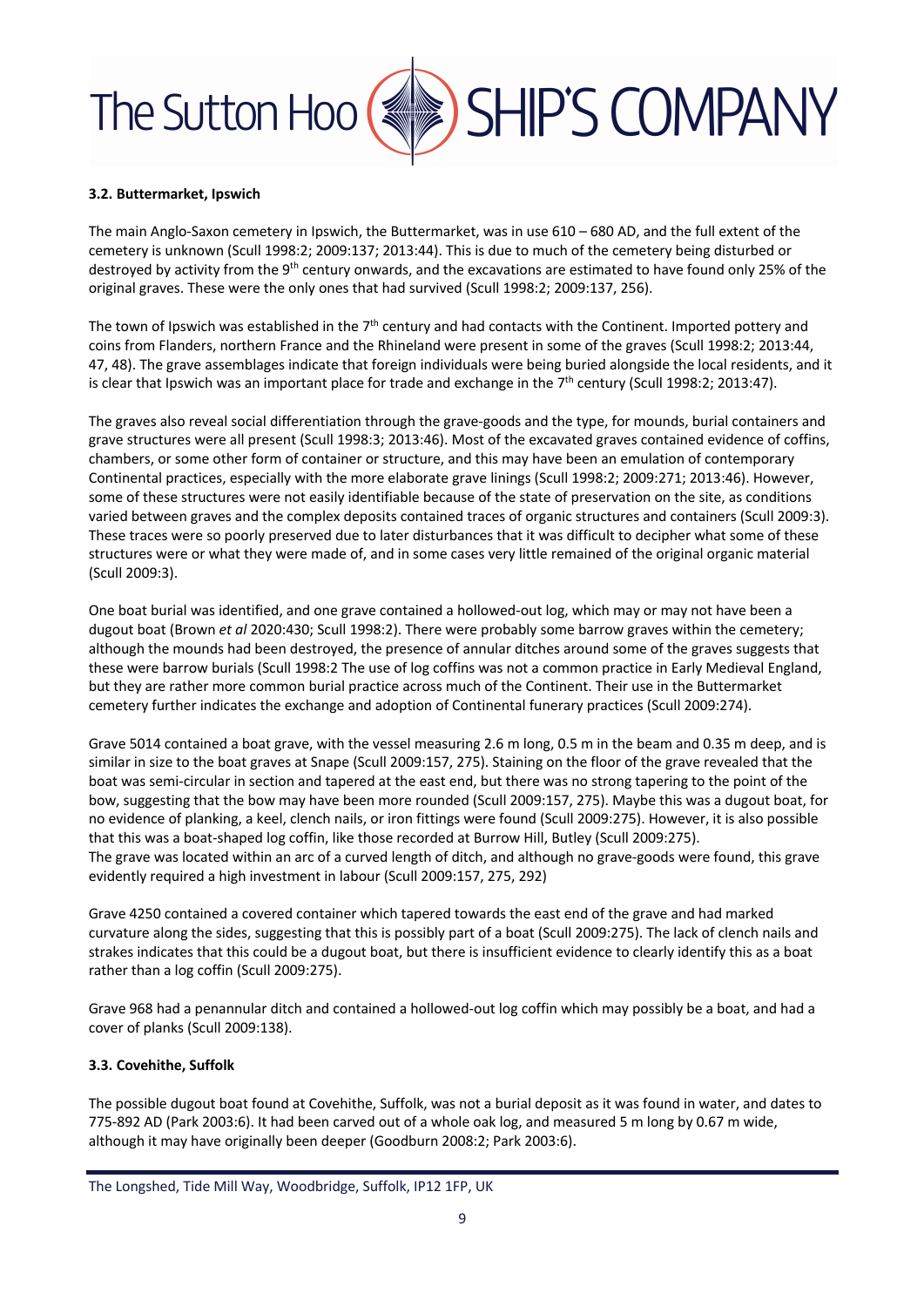

It is the size which suggests that this may have been a dugout boat, although the extremely rounded cross-section would have made the vessel less stable than the majority of dugout finds, and it is possible that the Covehithe vessel was unfinished before it was abandoned (Goodburn 2008:3). Indeed, the shape of the vessel could suggest that this may have been a form of trough or coffin, but there is insufficient evidence to state its purpose definitively (Goodburn 2008:3; Park 2003:6).

#### **4. Partial boat burials**

Although most Anglo-Saxon ship burials contain whole vessels, there are some graves of a slightly later date which have been found to contain only parts of boats (Malfatti 2017:9). Interestingly, these are found in East Anglia, suggesting a relatively local funerary rite, although graves containing clench nails dating to the  $6^{th}$ - early  $7^{th}$  centuries have also been discovered in Kent (Brookes 2007:1).

In these graves, it is parts of a vessel, such as planks, which have been used as biers or grave covers, rather than as coffins, and in some cases, boat timbers were included as grave-goods in their own right (Brookes 2007:1,7). Although clench bolts have been found on riverine and coastal sites where they could be associated with ship building and repair, the majority of bolts have been recovered from cemeteries, which indicates that boat and ship parts were being reused as grave furniture (Brown *et al* 2020:234). It is thought that the deposition of boat fragments was deliberate, and may have some mythological and spiritual significance, as well as representing a symbolic association with the sea (Brookes 2007:1, 15; Brown *et al* 2020:234)

Partial boat burials also appear to be a relatively long-lived rite, based on examples found in the Early Medieval cemetery at St Peter's, Barton-upon-Humber (Brown *et al* 2020:234). Here, boat parts were found in graves from the later 10<sup>th</sup> to the end of the 13<sup>th</sup> century, and could be used as a cover, or placed on the floor of the grave beneath the body, or as part of the grave lining or as part of a carpentered coffin (Brown *et al* 2020:234).

#### **4.1. Caister-on-Sea, Norfolk**

Located just outside of an earlier Roman fort, the Anglo-Saxon cemetery at Caister-on-Sea contained a number of burials, the majority of which date from the  $8<sup>th</sup>$  century to the  $11<sup>th</sup>$  century AD (Darling and Gurney 1993: xvii, 6; Fern and Carver 2005:304). A number of graves were found to contain pieces of boats and ships, and interestingly no complete vessels were used within the burials (Brookes 2007:3; Bruce-Mitford 1975:128; Cameron 1982:322; Carver 1998:167-8; 2019:398; Green 1988:53; Pollington 2017:58). The boats were probably not longships, but a mixture of average vessels such as fishing vessels (Green 1988:59, 66).

Thirteen burials contained clench nails in up to three rows, which indicates that between two and four boat strakes may have been used as coffin lids (Darling and Gurney 1993:51, 52, 253; Green 1988:62). It is thought that the planks were taken from boats between 6 and 12 m long, and mineralised wood preserved on iron rivets revealed that the planks were made of oak and hazel (Darling and Gurney 1993:53; Green 1988:63).

Most of the clench nail burials contained between five and fifteen clench nails, although up to thirty-seven could be found. They were spaced at regular intervals of 150-180 mm (Brookes 2007:3; Darling and Gurney 1993:53; Green 1988:59). The clench nails had a square shank 3-4 cm long, with a flat head, while the point was clenched over a diamond-shaped rove (Brookes 2007:3; Darling and Gurney 1993:52).

The partial boat burials were found to belong to not just men, for clench nails were found in four female graves, one adolescent, and one child burial, alongside six male graves (Darling and Gurney 1993:253). It is unknown if the presence of boat strakes had any significance. It is possible that these were emulating earlier ship graves, but it may also be simple recycling of boat pieces, and there are no known parallels across the North Sea (Brookes 2007:5; Cameron 1982:322; Darling and Gurney 1993:254).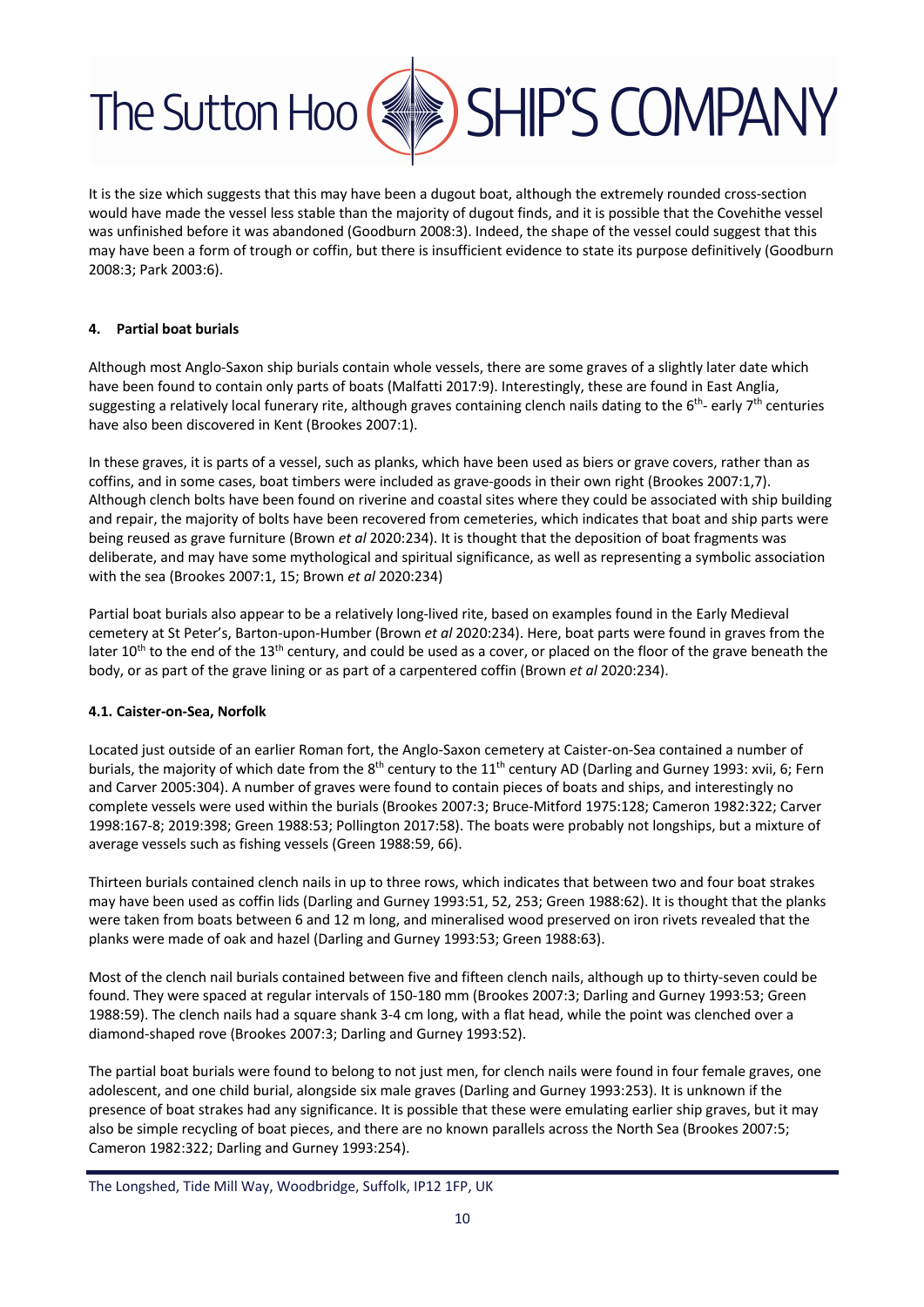#### **4.2. Stoke Quay, Ipswich**

A Late Anglo-Saxon cemetery located next to the south bank of the River Orwell, Stoke Quay revealed twenty-four burials containing clench bolts, which suggests the reuse of boat timbers (Brown *et al* 2020:1, 85). The earliest datable burials are from the late 9<sup>th</sup> to the late 10<sup>th</sup> century, but the cemetery continued in use to the Late Medieval period (Brown *et al* 2020:5, 104). The clench bolts were found in graves dating throughout the use of the cemetery, suggesting that this was a relatively long-lived rite (Brown *et al* 2020:104). The evidence of numerous clench bolts and rivets found on the site suggests the presence of a heavy fishing industry and ship building nearby, and the shipyards may have provided a convenient source of fixings for coffins (Brown *et al* 2020:5, 85, 104).

The clench bolts were found in graves belonging to males, females and children of all ages, although there was a predominantly male distribution in the late 12th to late 15<sup>th</sup> centuries, and the number of clench bolts within the grave varied between one and thirty-one (Brown *et al* 2020:104). This range and the variety of arrangement of the bolts within the graves suggests that different styles of boat were present at Stoke Quay, and there was no preference in the type of vessel to use within the burial (Brown *et al* 2020:430).

Of the twenty-four clench bolt graves, three were of Late Saxon date, twelve were Early Medieval and eight dated to the late 12th- late 15th centuries (Brown *et al* 2020:9, 234).

#### **4.2.1. The Late Saxon (Late 9th- Late 10th Century) Clench Bolt Graves**

Grave 22673 was found to contain twenty clench bolts, which were found around the edge and along the central axis, with the mineralised remains of a clinker-built lid surviving along the central part of the grave (Brown *et al* 2020:85). The lid was formed of more than one piece of timber, suggesting that this was originally part of a vessel which had been reused as grave furniture (Brown *et al* 2020:85).

Grave 20051 contained three clench bolts and a separate rove, which ran in a line from the stomach area down towards the knees, and suggests that a segment of a boat was used as a grave cover (Brown *et al* 2020:233).

#### **4.2.2. The Early Medieval (Late 11th- Late 12th Century) Clench Bolt Graves**

Grave 22528 contained thirty-one clench bolts, with boat parts used as a grave cover and possibly as sides of the burial container (Brown *et al* 2020:233).

Grave 22941 contained nine clench bolts which were located in a row over or along the left side of the body, with a cluster of four bolts located over the lower legs (Brown *et al* 2020:233).

Grave 21220 did not contain any clench bolts, but had some possible evidence of boat building in the form of an iron sintel (a small rectangular staple which is associated with Frisian boat building) (Brown *et al* 2020:85, 236).

#### **4.3. Kent**

A number of Anglo-Saxon graves containing clench nails have been discovered in sites across Kent.

At Minster Thorne Farm, Thanet, an inhumation grave was found containing eighteen clench nails arranged in two rows above the skeleton (Brookes 2007:5). The space between the nails indicates that the strakes were roughly 200- 250 mm wide (Brookes 2007:6).

At the 6<sup>th</sup> century cemetery on Mill Hill, Deal, Grave 38 contained an inhumation with thirty-one clench nails which had been arranged in two rows up the left side of the body, with a strake width between 100-150 mm (Brookes 2007:5, 6).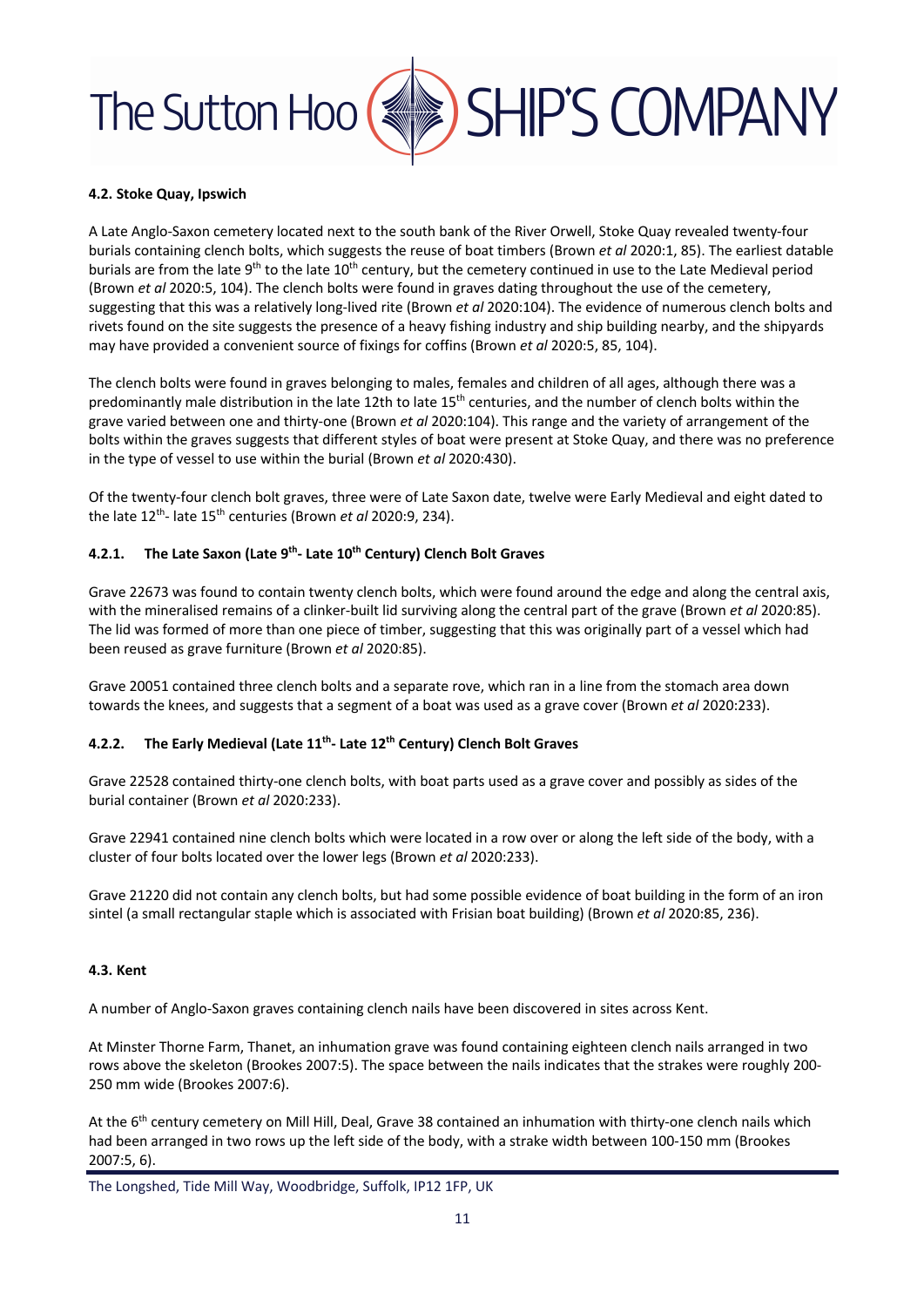

Grave 300 from the Dover Buckland 2 Cemetery contained fourteen clench nails, which were in two closely spaced rows overlying the lower torso of the skeleton (Brookes 2007:5). The distance between the nails revealed that the strakes were between 80-100 mm wide, and it is possible that the planks came from high in the prow or stern where the upper and middle strakes joined the stem or stern posts (Brookes 2007:6).

The arrangement of the nails within the Minster Thorne Farm and Dover Buckland 2 graves suggests that boat planking which was two or three strakes wide were used to cover the body, with the concave inner curve of the hull protecting the inhumation (Brookes 2007:6).

At Sarre, a large number of boat remains were discovered within the cemetery, and it is likely that this represents the recycling and disposal of old boat parts, for the settlement has evidence of Anglo-Saxon ship wrecking, recycling and/or building (Brookes 2007:14).

The finds of clench bolts and nails across Kent is comparable with other Early Medieval boat and ship finds throughout the North Sea region, and it is possible that this was a tradition that had been adopted by the Anglo-Saxons (Brookes 2007:9). There is a marked concentration of partial boat graves on coastal sites in Kent, especially on the south coast of the Isle of Thanet and the Deal-Dover seaboard, which suggests that these were located along Early Medieval shipping lanes (Brookes 2007:12).

#### **5. Middle to Late Anglo-Saxon Period Ships and Boats**

There is limited evidence for the types of ship and boat used by the Anglo-Saxons from the 8<sup>th</sup>-11<sup>th</sup> centuries AD. Archaeological evidence has revealed one physical ship, the Graveney Ship, and there are few iconographical depictions (Ali 2016:8; Evans and Fenwick 1971:94). Written evidence in the form of the Anglo-Saxon Chronicle has provided only vague mentions of the vessels used by Alfred the Great and his successors.

The 11th century Bayeux Tapestry depicts very few English ships (Ali 2016:8). However, of the vessels it does depict, it is evident that the Anglo-Saxons were using ships with a midships break in rowing position, and oar ports which were commonly used from 9<sup>th</sup> century on larger boats (Ali 2016:8).

#### **5.1. The Graveney Ship, Kent (often called the Graveney Boat)**

The Graveney Ship, Kent, is the only Late Anglo-Saxon ship to have been found so far, dating to the late 9th or early 10<sup>th</sup> century, and it was deliberately abandoned rather than being buried in a grave (Ali 2016:2; Evans and Fenwick 1971:91, 94; Fenwick 1972:119). It was discovered in 1970 under two metres of marsh clay in an old water course, and as a result the wood was preserved in a waterlogged condition (Ali 2016:2; Evans and Fenwick 1971:89; Fenwick 1972:119).

It was originally a clinker-constructed vessel, made of oak, and is believed to have measured 14 m, although the find site measured 10.5 x 3 m (Ali 2016:2; Evans and Fenwick 1971:89, 90, 92; Fenwick 1972:119; Oddy and Van Geersdaele 1972:30). Only two-thirds of the vessel remained, with the top strakes missing on both sides, and the bow had been destroyed (Ali 2016:2; Evans and Fenwick 1971:92; Fenwick 1972:119; Oddy and Van Geersdaele 1972:30). However, most of the keel, sternpost, and parts of eight strakes on each side survived (Ali 2016:2; Evans and Fenwick 1971:89; Fenwick 1972:119, 125).

The iron clench nails had rusted away, although the surviving holes in the planks reveals that these were spaced at 15 cm intervals (Evans and Fenwick 1971:90, 93; Fenwick 1972:119-123; Oddy and Van Geersdaele 1972:30, 33). The planking itself was radially cut, with an average thickness of 28mm (Evans and Fenwick 1971:93).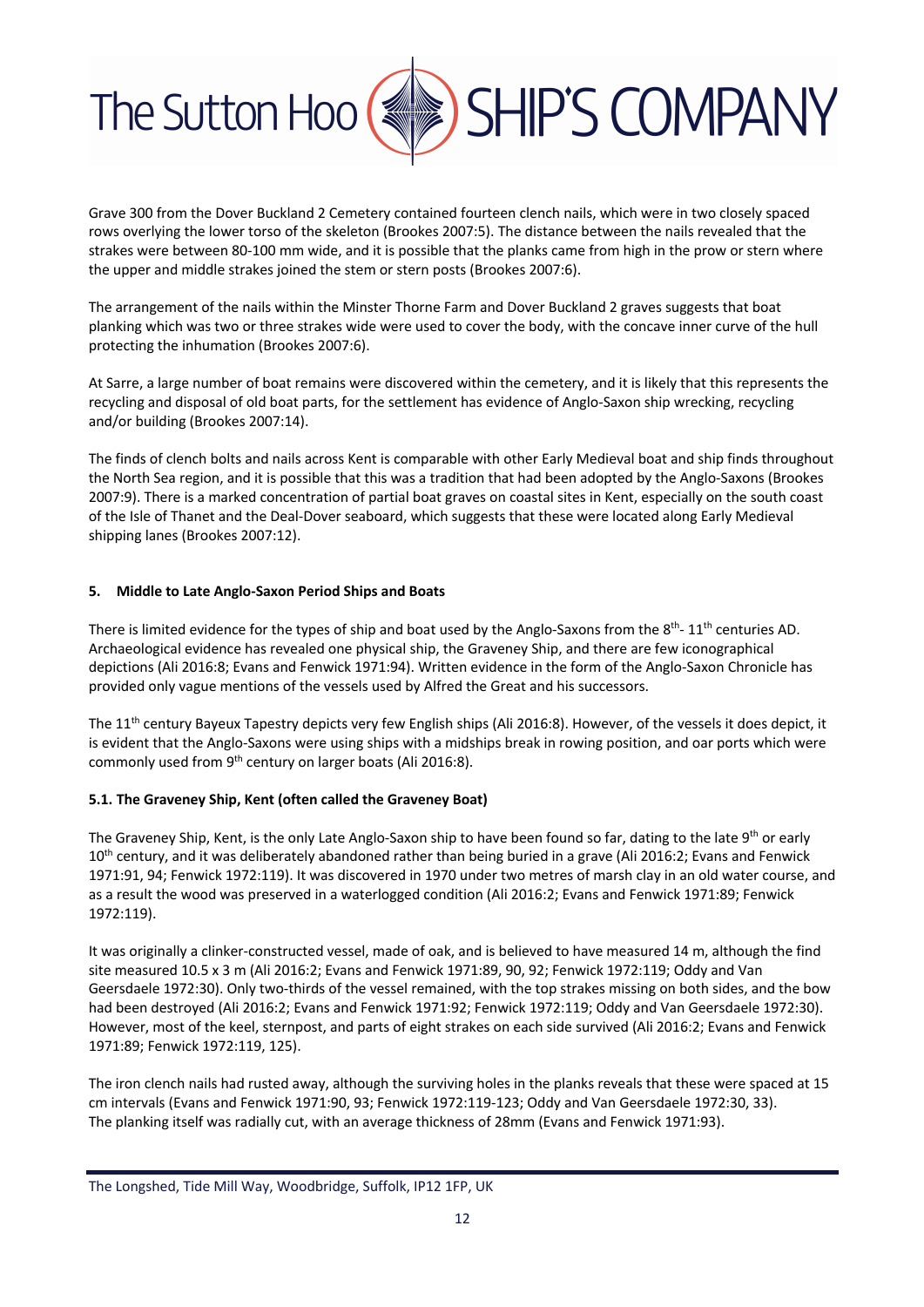The plank keel was fish-shaped in plan, and originally measured 7.5 m long, 70 mm thick throughout, and 445 mm wide amidships (Evans and Fenwick 1971:92; Fenwick 1972:123). A possible false keel was secured by three trenails to the bottom of the keel plank (Goodburn 1986:42).

The ship had a unique sternpost, for it was straight, raked and robust, and nothing similar has been found in contemporary European finds (Ali 2016:2, 11; Evans and Fenwick 1971:92). The sternpost survived to a point 1.4 m above the keel, which it overhung by 3 m, and had two pairs of parallel grooves on the inner surface (Fenwick 1972:119). These grooves allowed the use of through fastenings to secure the hood-end of the garboard and second strakes (Evans and Fenwick 1971:93; Fenwick 1972:125).

The ribs were closely spaced, with an average of 48 cm between them, and were fastened to alternate strakes by willow trenails (Ali 2016:2; Evans and Fenwick 1971:90, 93; Fenwick 1972:128). They were rectangular in cross section, measured between 9-14 cm broad, and sat more than 20 cm above the keel (Ali 2016:2; Evans and Fenwick 1971:90, 93; Fenwick 1972:128).

Ribs 5, 6 and 7 had shallow rebates on their upper surface amidships, which were filled with rough cut timber and trenailed in place (Evans and Fenwick 1971:93; Fenwick 1972:128). A possible explanation for this is that the ship had been converted from a sailing ship to a rowing vessel (Evans and Fenwick 1971:93; Goodburn 1986:45).

The Graveney ship showed no signs of repair or heavy wear, although the keel had a crack which had been caulked and a tingle (a shaped piece of wood to fit over damage and against the next plank) was held in place by four extra fastenings (Evans and Fenwick 1971:94; Fenwick 1972:125).

Evidence of caulking was found in a shallow groove between the planks, and consisted of a mixture of animal hair and Stockholm tar (Evans and Bruce-Mitford 1975:373; Evans and Fenwick 1971:90, 93; Fenwick 1972:123).

The smoothed lower contours of the sternpost indicate that the vessel had considerable usage in estuarine waters with mud berths (Evans and Fenwick 1971:94). It is thought that the Graveney ship was a cargo ship, capable of crossing the Channel (Ali 2016:10; Evans and Fenwick 1971:94; Fenwick 1972:128; Goodburn 1986:45). Associated finds with the ship included pottery sherds, rope and unfinished mill stones, while soil analysis from within the ship indicates a possible cargo of hops (Ali 2016:3).

The Graveney Ship had been deliberately abandoned, for it sat upon a layer of sticks and was moored to stakes driven on either side of the vessel, while the sheer strakes, fittings and everything above the waterline had been removed (Ali 2016:2; Evans and Fenwick 1971:91; Fenwick 1972:119). The remains of a rope attached to the stern post further indicate that the vessel had been tied at moorings (Evans and Fenwick 1971:90-1).

#### **6. A Swedish Connection?**

The ship burials at Sutton Hoo are frequently compared with the contemporary boat graves found in the Uppland regions in Sweden, due to the similarities in the funerary rites and some of the artefacts used as grave goods (Bill 2020:374; Bonde and Stylegar 2016:19; Bruce-Mitford 1974:35; Evans 1994:49; Woolf 2014:5). Bruce-Mitford was the first to compare Sutton Hoo with Sweden, for the Sutton Hoo ship burials were broadly contemporary with those at the cemeteries at Vendel and Valsgärde, and the helmet and shield found in Mound One were similar to Swedish examples (Bill 2020:374; Brookes 2007:2; Bruce-Mitford 1966:19; Carver 1998:32,36; Cunliffe 2012:445; Rowsell 2015:4; Williams 2001:64; Woolf 2014:5).

It has been argued that the rite of boat and ship burial was brought to East Anglia from Sweden, although it is not clear which country enacted the funerary rite first (Bonde and Stylegar 2016:28; Carver 1990:117; 1998:164; Evans 1994:114; Pollington 2017:29; Rowsell 2015:3; Woolf 2014:9). However, the Saxon ship burials in England date to the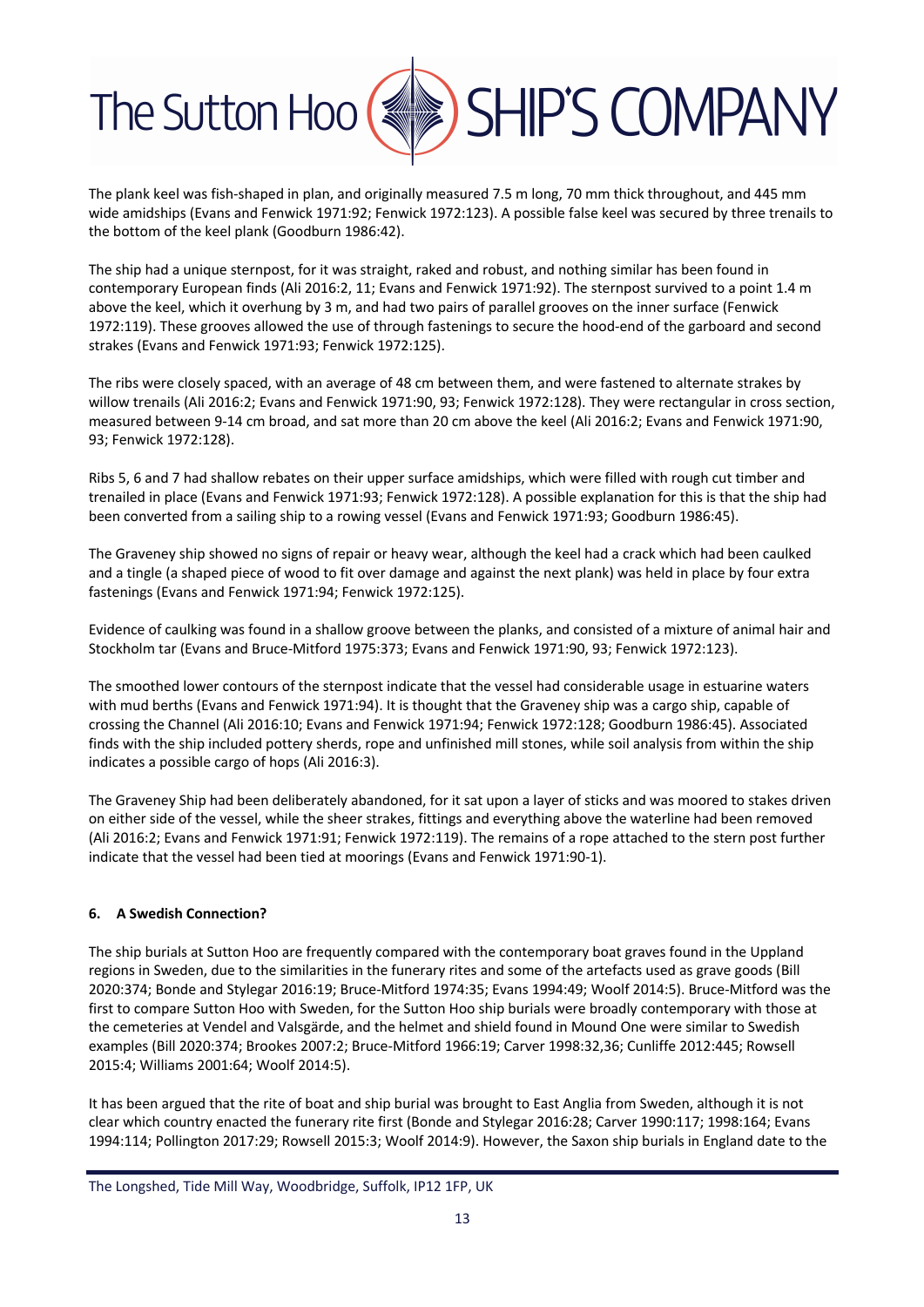

 $7<sup>th</sup>$  century, whereas those in Sweden date from the  $7<sup>th</sup>$  to the  $10<sup>th</sup>$  centuries, indicating that this was a relatively longlived rite in Sweden (Carver 1998:56, 164; 2019:398; Müller-Wille 1974:197; Marzinzek 2007:33).

The Swedish and English ship burials show some key similarities. The vessels are all clinker-built; they were used within the grave either as the chamber or placed above it; and they contained a wealth of grave goods (Evans 1994:114; Firth and Sebo 2020:333). The main similarity between Sutton Hoo and Sweden lies with the designs on the helmets and shields, and it has been suggested that these were either traded from Sweden or made by Swedish craftsmen (Bruce-Mitford 1966:19; 1972:26, 31, 80; 1974:52; 1975:202 Evans 1994:49; Phillips 1940:17; Pollington 2017:42; Woolf 2014:13). Indeed, the shield from Sutton Hoo Mound One is similar to those found in Swedish graves, which indicates some form of connection between Saxon East Anglia and 7<sup>th</sup> Century Sweden (Evans 1994:49, 55; Marzinzek 2007:35; Williams 2001:64).

The similarity of the design of the 'dancing warriors' on the Sutton Hoo helmet to those found on Swedish examples further suggests some form of connection between the two countries (Bruce-Mitford 1972:31; 1974:36; Marzinzek 2007:34; Rowsell 2015: 2, 3; Speake 2019:232). However, the Swedish helmets are not identical, for they were made of openwork frame construction rather than from a single sheet of iron, they had bronze visors rather than iron facemasks, and they had mail curtains which protected the face, neck and throat (Bruce-Mitford 1974:52; Evans 1994:49; Fern 2019a:81, 82; Marzinzek 2007:33; Pollington 2017:42).

It has been argued that the designs on the Sutton Hoo helmet are similar to those found on the Staffordshire Hoard helmet, raising the possibility that these were made by Anglo-Saxon craftsmen in England, rather than imported from Sweden (Fern 2019a:80, 85; Speake 2019:232). Perhaps these items were made by a Swedish craftsman in England, or that the dies were imported and used by English craftsmen, but this is only speculation until a metal workshop with convincing evidence is found (Fern 2019a:84; 2019b:271). Crested helmets, of which Sutton Hoo and the Staffordshire Hoard helmets are examples, are only found in Scandinavia and Anglo-Saxon England until the  $11<sup>th</sup>$  century, and it is possible that these are a result of a shared culture (Fern 2019a:80, 84; 2019b:273; Marzinzek 2007:35). Certainly, the helmets were probably based on earlier Roman Imperial helmets, while the motifs were popular across the Scandinavian and Anglo-Saxon territories (Fern 2019a:80, 84, 85; 2019b:268; Marzinzek 2007:34; Speake 2019:239).

However, while the English burials constitute 'princely burials', the Swedish boat burials have not been attributed to royalty, but may have contained members of successful merchant families (Bonde and Stylegar 2016:30; Bruce-Mitford 1974:52; 1975:516; Carver 1998:47; Evans 1994:114; Fern and Carver 2005:303; Malfatti 2017:1). Unlike their English counter-parts, the Swedish boat burials could contain horses, dogs, hunting birds and numerous bridles and harnesses (Bruce-Mitford 1972:41; 1974:50, 51; Evans 1994:114). The Swedish boat burials also did not contain chambers, with the deceased individual placed in the boat, and are marked either by a flat surface or a low mound (Bonde and Stylegar 2016:29; Bruce-Mitford 1974:50; 1975:14).

#### **6.1. Vendel**

The cemetery at Vendel consisted of a mixture of ship burials, cremation graves and inhumation burials, and was in use from the Migration period through to the Viking period (Carver 2017:60; Malfatti 2017:40).

Excavations revealed twelve boat burials, all of which appeared to follow the same structure, for the human remains and grave goods were located within the north-east section of the boat (Malfatti 2017:41, 42). It is thought that the Vendel graves represent the presence of a noble family in the area, for the ship burials contain rich grave-goods, and each of the burials seems to follow the same funerary rite (Shenk 2002:25).

Indeed, the ships were up to 10 m in length and were used to house the deceased and their grave-goods (Shenk 2002:25). The burials were all male, indicated by the presence of weaponry, and contained the remains of animals including horses, hunting birds and dogs, alongside bridles and saddles (Shenk 2002:25).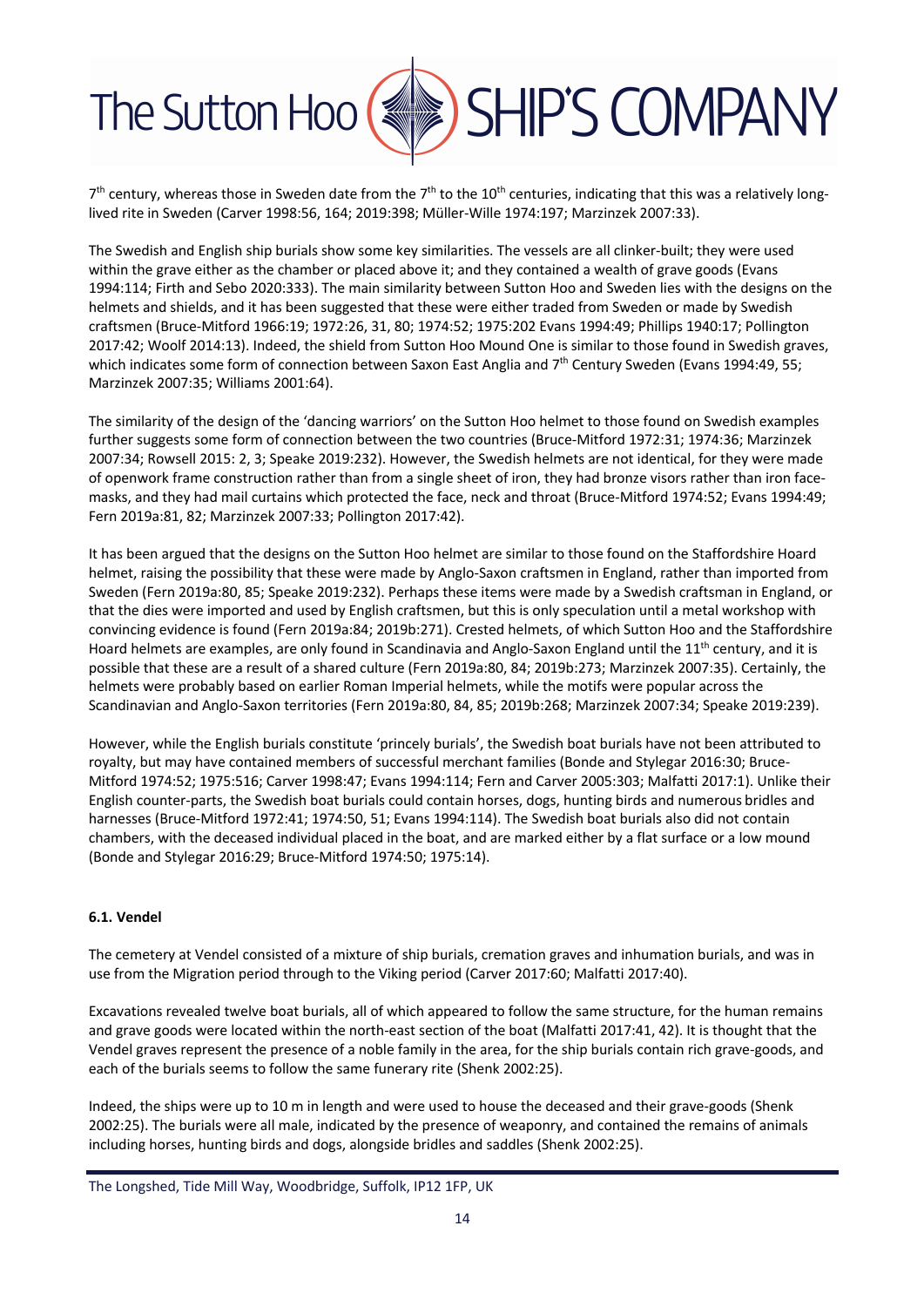#### **6.2. Valsgärde**

The cemetery at Valsgärde is a well-preserved cemetery site which was in use from the 3<sup>rd</sup> century BC through to the 12<sup>th</sup> century AD, and is located by the River Fyris (Carver 2017:200; Evans 1994:114; Ljungkvist 2008: 13, 15; Norr and Sundkvist 1995:395). The burials are similar to those at Vendel, for the contemporary ship burials follow a similar pattern (Shenk 2002:26). It consists of a group of parallel mounds, and contained 15 ship-graves, with helmets, dog leashes and horse-harness, alongside 62 cremations and 15 inhumation burials (Carver 2017:60, 200; Ljungkvist 2008:13). Most of the burials date to the  $6^{th}$ -8<sup>th</sup> centuries AD, although there are some later Viking burials, and the graves belong to people of varying age, social status and gender (Carver 2017:200; Ljungkvist 2008:15, 49).

The boat graves date between AD 560-1050, and are spread throughout the cemetery (Carver 2019:443-444; Wikborg 2017:12). However, during the Vendel Period (AD 550-793), three clusters of boat burials occurred, suggesting that these were family groups, despite being mixed with regular graves (Carver 2019: 444; Ljungkvist 2008:40).

The closest group of boat-graves, Boats 5, 6 and 7, were located in the eastern part of the cemetery and were the richest equipped, dating to the mid Vendel period (Ljungkvist 2008:41; Wikborg 2017:20). This suggests that boat burial in Valsgärde was used only for high status members of society, which is similar to the use of the ship burial rite in East Anglia (Müller-Wille 1974:198).

All of the boat graves contained weapons and riding equipment, indicating that these burials were of male individuals (Ljungkvist 2008:34; Müller-Wille 1974:198; Shenk 2002:26; Wikborg 2017:12). The boat graves contained clinker-built boats which measured between 8 and 12 m in length, contained one human individual, and held grave goods including swords, game boards, and shields (Bruce-Mitford 1975:498; Wikborg 2017:10). The boats were made of oak or pine, and were likely to have been used for travelling on lakes or smaller streams (Bill 2020:311; Filmer-Sankey and Pestell 2001:195; Ljungkvist 2008:27; Müller-Wille 1974:193; Wikborg 2017:12).

The boat in Valsgärde 6 was of mid-8<sup>th</sup> century date, measured 10 m long, and was made of pine (Evans and Bruce-Mitford 1975: 430, 431). There were three strakes on each side, with the planks measuring 43 mm thick in the middle, and the ribs were lashed to the hull, while a reinforced gunwale strake on the starboard stern represents a development for steering (Evans and Bruce-Mitford 1975:430, 431).

The boat in Valsgärde 8 dated to 625-650 AD, measured 9 m long, and had an oak keel and pine ribs, with four strakes on each side (Evans and Bruce-Mitford 1975:430, 431).

Interestingly, on both boats the thwarts were spaced about 90-100 cm, and there is some suggestion of decoration of the vessels in the form of iron spirals in Valsgärde 6, and a running twist pattern was engraved on one of the planks of Valsgärde 8 (Evans and Bruce-Mitford 1975:431).

#### **7. Conclusion**

Anglo-Saxon ships are a rare find in England, and most of our information comes from finds within burials. As these ships were deliberately deposited, some information has been lost, for parts of the ship were removed prior to deposition, and it is possible that the Anglo-Saxons had a range of vessels available to them, rather than just longships and dugouts. However, as of yet no other type of Anglo-Saxon vessel has been found, and though the planks in graves such as those in Caister-On-Sea allude to the presence of vessels of varying sizes and purposes, it cannot be confidently stated what type of boats or ships these were.

It is unknown whether Anglo-Saxon ships sailed, for no evidence of a mast has yet been found, and likewise it is unknown if the ships had ballast or what sorts of cargo were carried. It is certain that parts of the ships were removed prior to deposition, for these vessels were dragged from their moorings to their final resting place, and it is plausible that anything which was not to be buried was removed prior to the ship's final journey on land.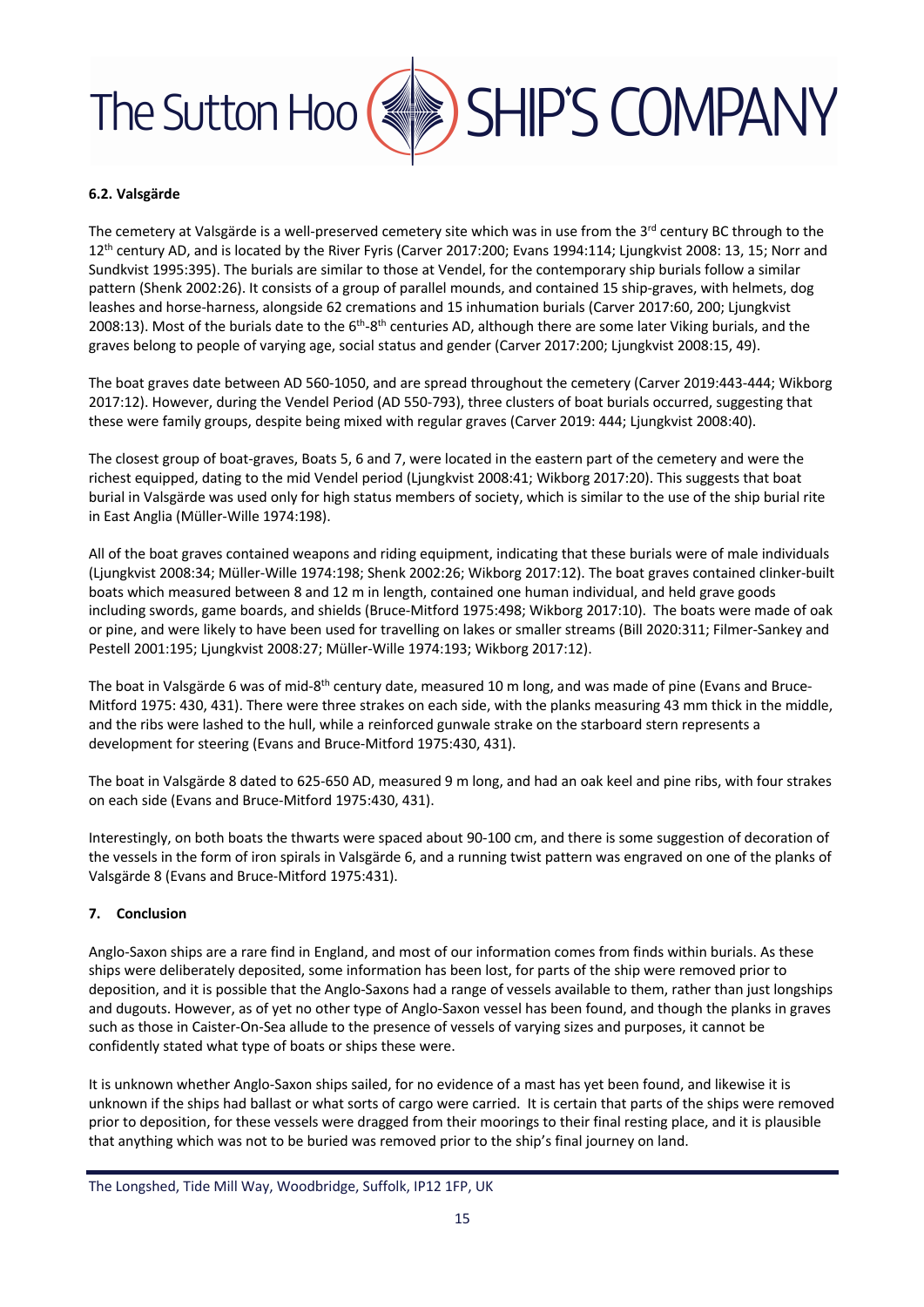

However, from the finds at Snape, Sutton Hoo, and elsewhere, it can be said that the Anglo-Saxon ships were clinkerbuilt, using iron rivets and oak planks, were mainly rowed, and could contain a relatively large number of oarsmen. The similarities between Sweden and Suffolk are remarkable, and it is evident that some form of communication was ongoing between these two areas in the  $7<sup>th</sup>$  century AD. The Anglo-Saxons could have been using technology left from the Migration period, and it is impossible to say which community decided upon the use of boat burial for their highstatus members of the community first (Bonde and Stylegar 2016:19; Firth and Sebo 2020:333). Ship and boat burial were possibly introduced to Eastern England in the same wave of cultural items such as wrist-clasps and brooches. The ship burial rite was maybe an adaptation of pre-existing Scandinavian funerary practices, albeit a short-lived practice, for the three Anglo-Saxon ship burials occurred in a period of 75 years between 550-625 AD (Bill 2020:330; Bonde and Stylegar 2016:32). Indeed, it has been argued that ship burial started as a Scandinavian practice, but the Anglo-Saxons adapted this burial rite for royalty and members of the elite, and this was then adapted back in Scandinavia which resulted in the later Viking ship burials like Oseberg (Bill 2020:305, 309).

Unfortunately, much remains unknown about Anglo-Saxon ships and boats. There is little written evidence about Anglo-Saxon ship making, and no sites of ship building or repair have yet been found in England (Ali 2016:8). The only ships dating to the 6<sup>th</sup> and 7<sup>th</sup> centuries have been found in grave deposits, and so are not complete, while the later Graveney ship was deliberately abandoned. The evidence shows that the Anglo-Saxons favoured clinker-built vessels, with space for numerous oarsmen, and these were long vessels. Evidence of mineralised wood on rivets and nails has revealed that oak was favoured, although it is not certain if other timber was used for vessels (Crosley 1942:109; Evans and Bruce-Mitford 1975:354). However, apart from the dugout boats and the Graveney ship, we do not know what other vessels the Saxons had access to, whether any of these sailed, and if they were constructed entirely from one type of wood.

| <b>Status</b> | <b>Date</b> | <b>Author</b>    | Details of change                                                                                                                                                                                                                                                                                             |
|---------------|-------------|------------------|---------------------------------------------------------------------------------------------------------------------------------------------------------------------------------------------------------------------------------------------------------------------------------------------------------------|
| Draft 0.1     | 17/11/20    | Victoria Fleming | First draft                                                                                                                                                                                                                                                                                                   |
| Draft 0.2     | 25/3/21     | Victoria Fleming | Added sections regarding the Graveney Boat, mortuary<br>practices in contemporary England, and information<br>regarding finds from Stoke Quay and the Buttermarket,<br>Ipswich. Edits made based on comments from Tim Kirk,<br>regarding the Sutton Hoo Mound One ship and the<br>Staffordshire Hoard helmet. |
| Draft 0.3     | 8/4/21      | Victoria Fleming | Edits made according to comments by Joe Startin, with<br>particular reference to the Snape dugout graves, and Stoke<br>Quay dating.                                                                                                                                                                           |
| Issue 1.0     | 28/9/21     | Victoria Fleming | Peer reviewed – no changes required.                                                                                                                                                                                                                                                                          |

#### **8. History**

#### **9. Sources of Information**

Ali, S. 2016. A Digital Re-Examination of the Graveney Ship Find. Unpublished MA Thesis. Maritime Archaeology Department, University of Southern Denmark: Esbjerg.

The Longshed, Tide Mill Way, Woodbridge, Suffolk, IP12 1FP, UK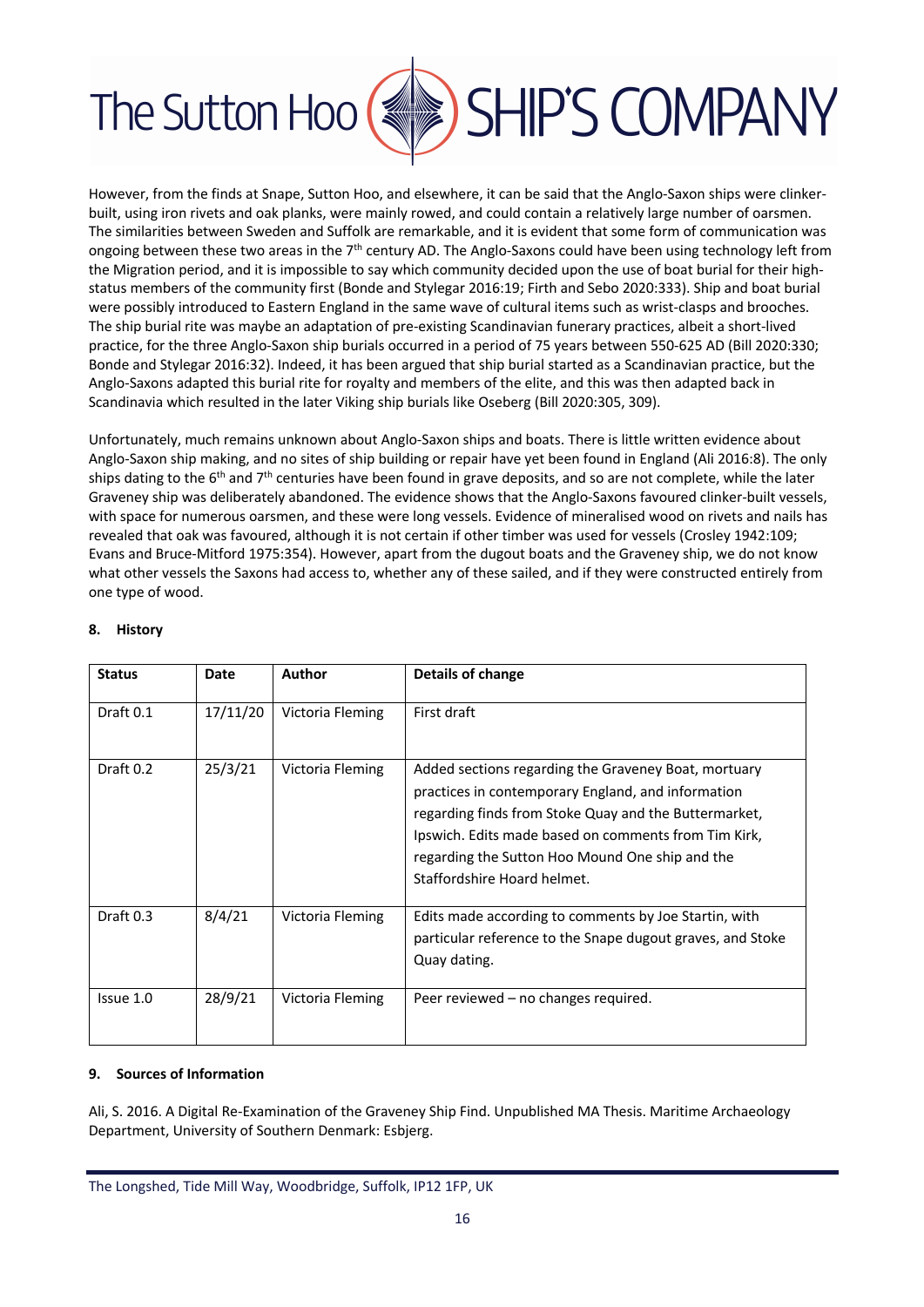

Anderson, R.C. 1950. 'The Ribs of the Sutton Hoo Ship'. *The Mariner's Mirror* 36:3. P264.

Arnold, C.J. 1997. *An Archaeology of the Early Anglo-Saxon Kingdoms (New Edition).* Routledge: London.

Austin. D. and Stamper, P. (eds.) 2010. *Landscapes Volume 2 Spring 2010.* Windgather Press: Oxford.

Bill, J. 2020. The Ship Graves on Kormt- and Beyond. In Skre, D. (ed) 2020. *Rulership in 1st to 14th Century Scandinavia-Royal graves and Sites at Avaldsnes and Beyond.* De Gruyter: Berlin. P305-392.

Bonde, N. and Stylegar, F.A. 2016. 'Between Sutton Hoo and Oseberg- Dendrochronology and the Origins of the Ship Burial Tradition'. *Danish Journal of Archaeology 5:1.* P19-33.

Brookes, S. 2007. Boat-rivets in Graves in Pre-Viking Kent: Reassessing Anglo-Saxon Boat-Burial Traditions. *Medieval Archaeology 51.* P1-18.

Brown, R., Teague, S., Loe, L., Sudds, B., and Popescu, E. 2020. *Excavations at Stoke Quay, Ipswich: Southern Gipeswic and the Parish of St. Augustine.* Oxford Archaeology South: Oxford. EAA reports 172.

Bruce-Mitford, R. 1952. 'The Snape Boat-Grave'. *Suffolk Institute of Archaeology* Vol 36:1. P1-26.

Bruce-Mitford, R. 1965. 'Excavations at Sutton Hoo in 1938'. *Proceedings of the Suffolk Institute of Archaeology.* 30:1. P1-43.

Bruce-Mitford, R. 1966. *The Sutton Hoo Ship-Burial: A Provisional Guide.* The British Museum: London.

Bruce-Mitford, R. 1972. *The Sutton Hoo Ship-Burial: A Handbook. 2nd edition.* The British Museum: London.

Bruce-Mitford, R. 1974. *Aspects of Anglo-Saxon Archaeology: Sutton Hoo and Other Discoveries.* Victor Gollancz Limited: London.

Bruce- Mitford, R. 1975. *The Sutton Hoo Ship Burial Volume One- Excavations, Background, The Ship, Dating and Inventory.* British Museum Publications: London.

Cameron, P.N. 1982. Saxons, Sea and Sail. *International Journal of Nautical Archaeology and Underwater Exploration. 11:4.* P319-32.

Carver, M. 1990. 'Pre-Viking Traffic in the North Sea'. In McGrail, S. (ed.). 1990. *Maritime Celts, Frisians and Saxons.* CBA Research Report 71. Council for British Archaeology: London. P117-125.

Carver, M. 1998. *Sutton Hoo: Burial Ground of Kings?* British Museum Press: London.

Carver, M. 2005. *Sutton Hoo: A Seventh-Century Princely Burial Ground and Its Context.* The British Museum: London.

Carver, M. 2017. *The Sutton Hoo Story: Encounters with Early England.* The Boydell Press: Woodbridge.

Carver, M. 2019. *Formative Britain: An Archaeology of Britain, Fifth to Eleventh Century AD.* Routledge: Abingdon.

Carver, M. and Fern, C. 2005. The Seventh-Century Burial Rites and Their Sequence. In: Carver, M. 2005. *Sutton Hoo: A Seventh-Century Princely Burial Ground and Its Context.* The British Museum: London. P283-314.

Crosley, A.S. 1942. 'Survey of the 6th Century Saxon Burial Ship'. *Transactions of the Newcomen Society.* 23:1. P109- 116.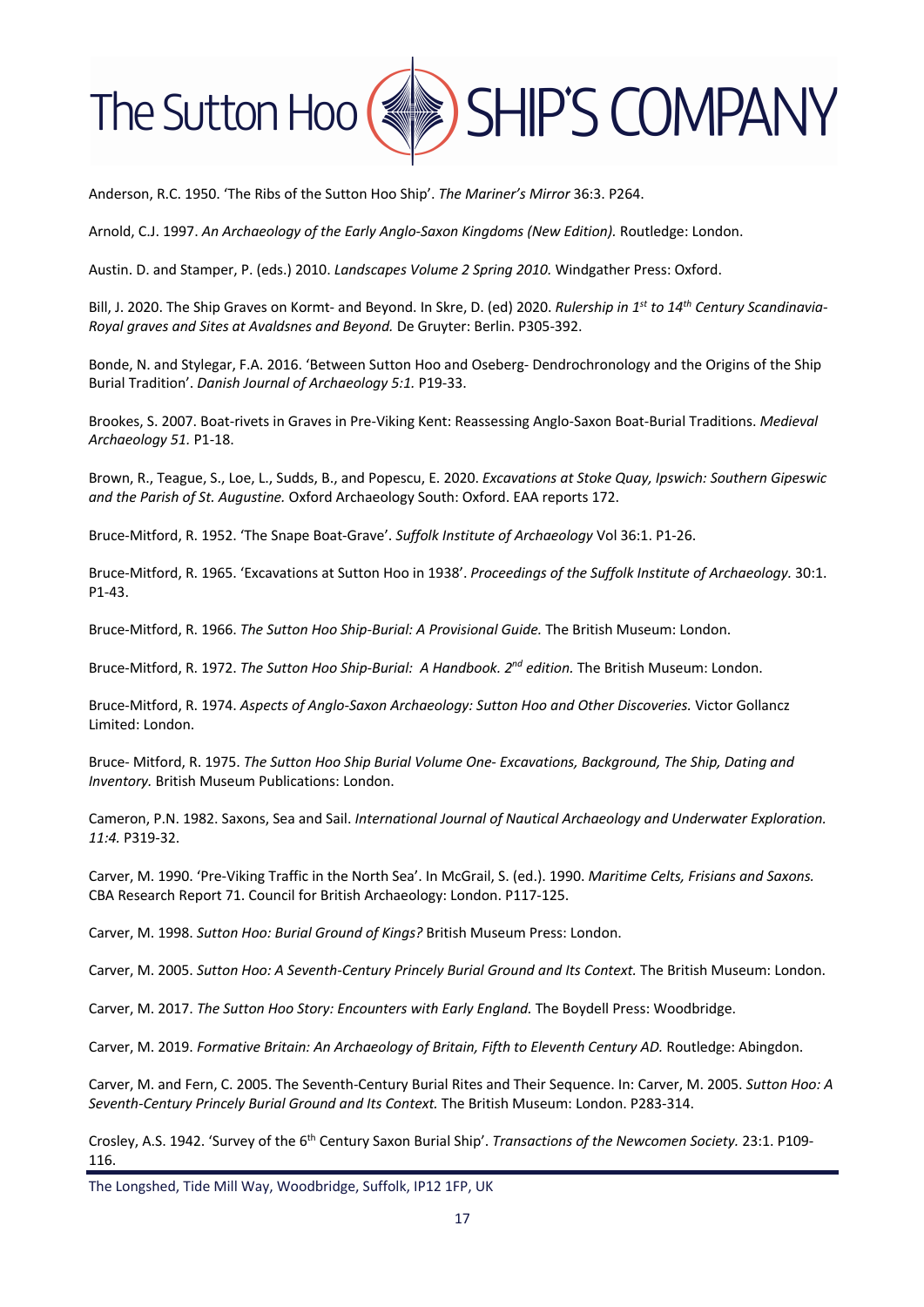

Crumlin-Pedersen, O. 1990. 'The Boats and Ships of the Angles and Jutes'. In McGrail, S. (ed.). 1990. *Maritime Celts, Frisians and Saxons.* CBA Research Report 71. Council for British Archaeology: London. P98-116.

Cunliffe, B. 2012. *Britain Begins.* Oxford University Press: Oxford.

Darling, M.J. and Gurney, D. 1993. *Caister-On-Sea: Excavations by Charles Green 1951-55.* EAA 60. East Anglian Archaeology: Dereham.

Evans, A.C., and Fenwick, V.H. 1971. 'The Graveney Boat'. *Antiquity* 45. P89-96.

Evans, A.C. and Bruce-Mitford, R. 1975. The Ship. In: Bruce- Mitford, R. 1975. *The Sutton Hoo Ship Burial Volume One-Excavations, Background, The Ship, Dating and Inventory.* British Museum Publications: London. P345-435.

Evans, A.C. 1994. *The Sutton Hoo Ship Burial.* The British Museum Press: London.

Fenwick, V.H. 1972. 'The Graveney Boat- A Pre-Conquest Discovery in Kent'. *IJNA*. 1. P119-129.

Fern, C. 2019a. Characterising the Objects. In: Fern, C., Dickinson, T., and Webster, L. (eds.) 2019. *The Staffordshire Hoard: An Anglo-Saxon Treasure.* The Society of Antiquaries of London: London. P30-121.

Fern, C. 2019b. Date and Origin. In: Fern, C., Dickinson, T., and Webster, L. (eds.) 2019. *The Staffordshire Hoard: An Anglo-Saxon Treasure.* The Society of Antiquaries of London: London. P257-282. Fern, C., Dickinson, T., and Webster, L. (eds.) 2019. *The Staffordshire Hoard: An Anglo-Saxon Treasure.* The Society of Antiquaries of London: London.

Filmer-Sankey, W. 1990. 'A New Boat Burial from the Snape Anglo-Saxon Cemetery, Suffolk'. In McGrail, S. (ed.). 1990. *Maritime Celts, Frisians and Saxons.* CBA Research Report 71. Council for British Archaeology: London. P126-134.

Filmer-Sankey, W. and Pestell, T. 2001. *Snape Anglo-Saxon Cemetery: Excavations and Surveys 1824-1992.* Suffolk County Council: Ipswich. EAA 95.

Firth, M. and Sebo, E. 2020. 'Kingship and Maritime Power in 10th Century England'. *IJNA* 49:2. P329-40.

Gnasso, A., Intagliata, E.E., MacMaster, T.J., and Morris, B.N. 2014. *The Long Seventh Century: Continuity and Discontinuity in an Age of Transition.* Peter Lang: New York.

Goodburn, D.M. 1986. 'Do We have Evidence of a Continuing Saxon Boat Building Tradition?' *International Journal of Nautical Archaeology and Underwater Exploration 15:1.* P39-47.

Goodburn, D. 2008. Possible Dugout Boat trawled from the Sea near Covehithe. *Saxon 48.* P1-3.

Green, C. 1988. *Sutton Hoo: The Excavation of a Royal Ship Burial.* The Merlin Press: London.

Humphrey, C. and Ormrod, W.M. 2001. *Time in Medieval England.* University of York: York.

Ljungvist, J. 2008. 'Valsgärde- Development and Change of a Burial Ground over 1300 years.' In In Norr, S. (ed.) 2008. Valsgärde Studies: The Place and its People, Past and Present. Uppsala University: Uppsala, P13-55.

Malfatti, G. 2017. *All Hands On Deck! The Role of Ship Burial Reentry in the Maintenance and Construction of Narrative in the Vendel and Viking Periods'.* The College of Wooster. Accessed via: https://openworks.wooster.edu/independentstudy on 26/6/2020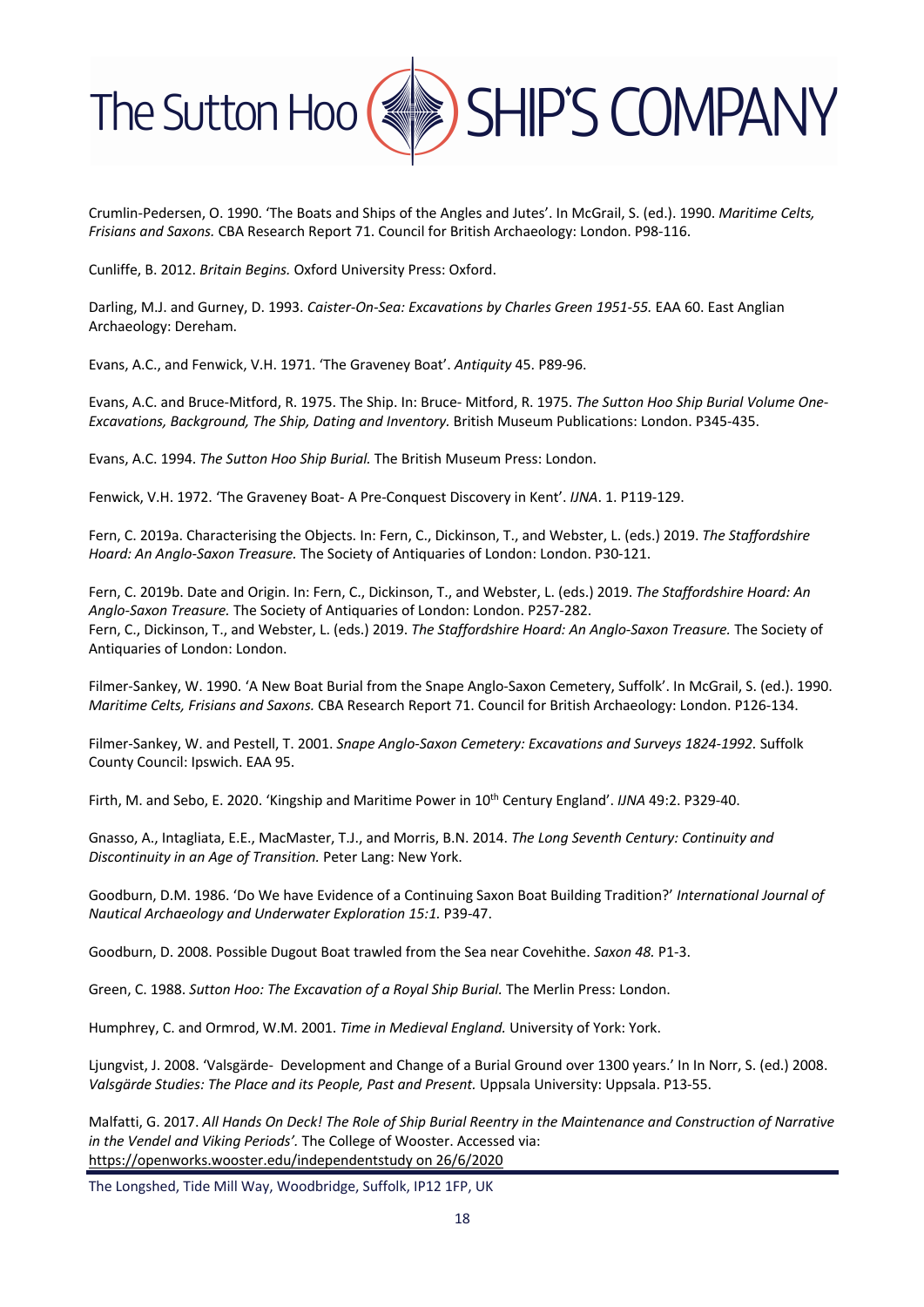

Marzinzik, S. 2007. *The Sutton Hoo Helmet.* The British Museum: London.

McGrail, S. (ed.). 1990. *Maritime Celts, Frisians and Saxons.* CBA Research Report 71. Council for British Archaeology: London.

Müller-Wille, M. 1974. Boat-Graves in Northern Europe. *IJNA 3:2.* P187-204.

Norr, S. (ed.) 2008. *Valsgärde Studies: The Place and its People, Past and Present.* Uppsala University: Uppsala.

Norr, S. and Sundkvist, A. 1995. Valsgärde Revisited: Fieldwork Resumed After 40 Years. *Tor 27.* P395-408.

Oddy, W. A. and Van Geersdaele, P.C. 1972. 'The Recovery of the GRaveney Boat'. *Studies in Conservation* 17:1. P30- 38.

Park, J. 2003. The Covehithe Log Boat: Retrieved for Posterity. *Saxon 39.* P6.

Phillips, C.W. 1940. 'The Sutton Hoo Ship-Burial- 1. The Excavation.' *Antiquity* 14:53. P6-27.

Pollington, S. 2017. *Anglo-Saxon Burial Mounds: Princely Burials in the 6th and 7th Centuries.* Anglo-Saxon Books: Ely.

Rowsell, T. 2015. *Religious Continuity in Northern European Boat Practices of the Vendel Period.* PhD Research Proposal: University College London. Accessed via: academia.edu/31383379 on 26/6/2020

Scull, C. 1998. Early Medieval Cemeteries at Boss Hall and Buttermarket, Ipswich : A Résumé of the Spring lecture. *Saxon* 29. P1-3.

Scull, C. 2009. *Early Medieval (late 5th- Early 8th Centuries AD) Cemeteries at Boss Hall and Buttermarket, Ipswich, Suffolk.* The Society for Medieval Archaeology: Leeds.

Scull, C. 2013. The Buttermarket Cemetery and the Origins of Ipswich in the 7th Century AD. *Suffolk Institute of Archaeology and History.* 43:1. P43-51.

Shenk, P. 2002. *To Valhalla by Horseback? Horse Burial in Scandinavia during the Viking Age.* University of Oslo: Oslo.

Speake, G. 2019. Ornament of the Helmet and Die-Impressed Sheet. In: Fern, C., Dickinson, T., and Webster, L. (eds.) 2019. *The Staffordshire Hoard: An Anglo-Saxon Treasure.* The Society of Antiquaries of London: London. P232-245.

Tanner, P., Whitewright, J., and Startin, J. 2020. 'The Digital Reconstruction of the Sutton Hoo Ship.' *IJNA* 49:1. P5-28.

Wikborg, M. 2017. *The Absence of Human Remains in Valsgärde Cemetery- Natural Process or Ritual Phenomena?* Uppsala University: Uppsala.

Williams, H. 2001. 'Death, Memory and Time: A Consideration of the Mortuary Practices at Sutton Hoo'. In Humphrey, C. and Ormrod, W.M. 2001. *Time in Medieval England.* University of York: York. P35-71.

Williams, H., Rundkvist, M., and Danielsson, A. 2010. 'The Landscape of a Swedish Boat-Grave Cemetery'. In Austin. D. and Stamper, P. (eds.) 2010. *Landscapes Volume 2 Spring 2010.* Windgather Press: Oxford. P1-24.

Woolf, A. 2014. 'Sutton Hoo and Sweden Revisited'. In Gnasso, A., Intagliata, E.E., MacMaster, T.J., and Morris, B.N. 2014. The Long Seventh Century: Continuity and Discontinuity in an Age of Transition. Peter Lang: New York. P5-17.